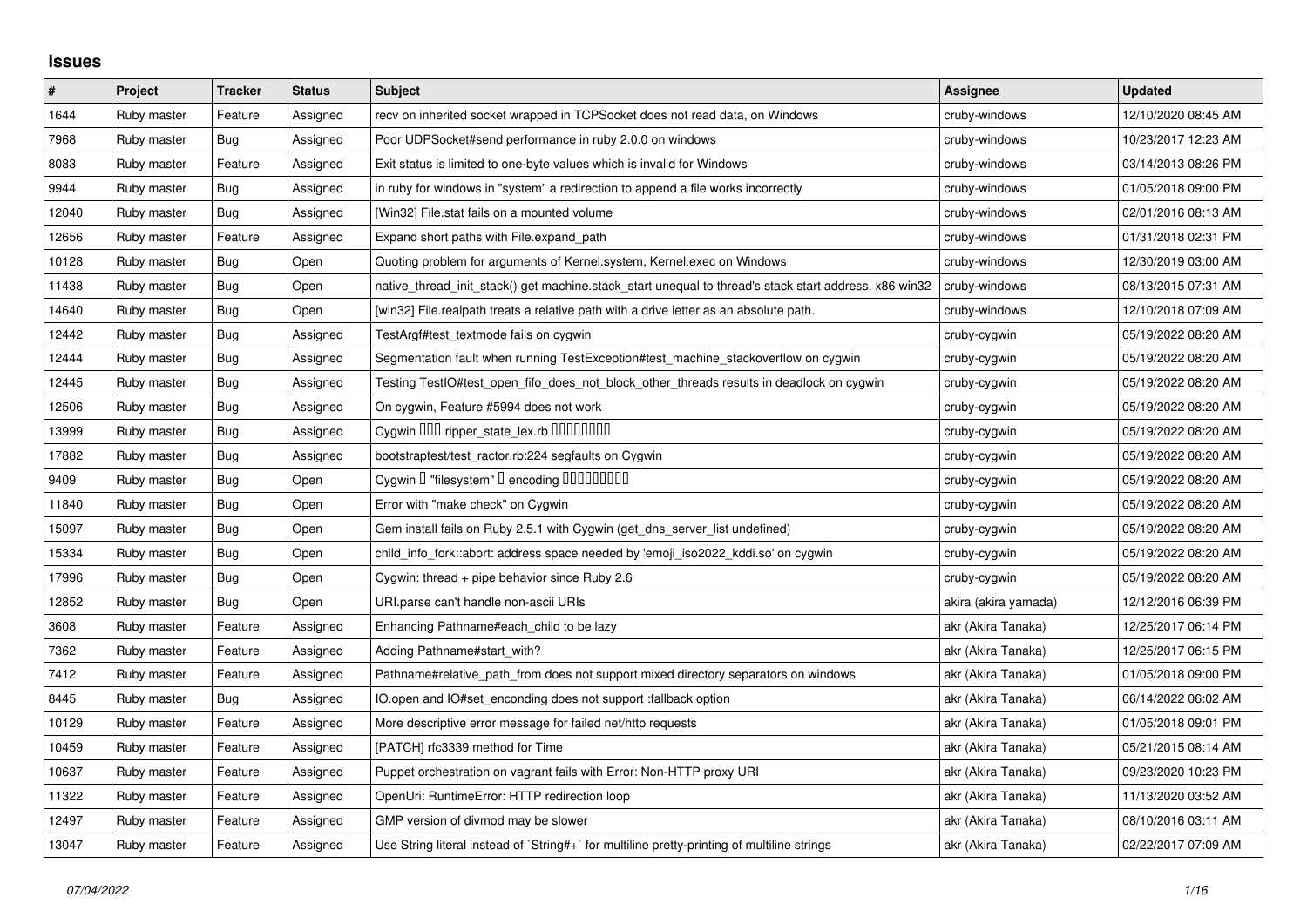| $\vert$ # | Project     | <b>Tracker</b> | <b>Status</b> | <b>Subject</b>                                                                                              | Assignee                            | <b>Updated</b>      |
|-----------|-------------|----------------|---------------|-------------------------------------------------------------------------------------------------------------|-------------------------------------|---------------------|
| 13513     | Ruby master | Bug            | Assigned      | Resolv::DNS::Message.decode hangs after detecting truncation in UDP messages                                | akr (Akira Tanaka)                  | 03/08/2021 11:35 PM |
| 14066     | Ruby master | Feature        | Assigned      | Add CAA DNS RR on Resolv                                                                                    | akr (Akira Tanaka)                  | 11/10/2017 06:50 AM |
| 14922     | Ruby master | Feature        | Assigned      | Resolv getaddresses ignores AAAA records for IPv6                                                           | akr (Akira Tanaka)                  | 11/13/2020 04:01 AM |
| 16937     | Ruby master | Feature        | Assigned      | Add DNS over HTTP to Resolv                                                                                 | akr (Akira Tanaka)                  | 12/10/2020 09:15 AM |
| 17294     | Ruby master | Feature        | Assigned      | Feature: Allow method chaining with Pathname#mkpath Pathname#rmtree                                         | akr (Akira Tanaka)                  | 08/30/2021 06:52 AM |
| 17295     | Ruby master | Feature        | Assigned      | Feature: Create a directory and file with Pathname#touch                                                    | akr (Akira Tanaka)                  | 09/28/2021 01:20 AM |
| 17296     | Ruby master | Feature        | Assigned      | Feature: Pathname#chmod use FileUtils.chmod instead of File                                                 | akr (Akira Tanaka)                  | 08/30/2021 06:51 AM |
| 17297     | Ruby master | Feature        | Assigned      | Feature: Introduce Pathname.mktmpdir                                                                        | akr (Akira Tanaka)                  | 08/30/2021 06:51 AM |
| 18450     | Ruby master | Feature        | Assigned      | Force break in prettyprint                                                                                  | akr (Akira Tanaka)                  | 12/29/2021 02:02 PM |
| 10580     | Ruby master | Bug            | Open          | TestProcess#test_deadlock_by_signal_at_forking fails on ARM                                                 | akr (Akira Tanaka)                  | 12/30/2019 03:00 AM |
| 11312     | Ruby master | Feature        | Open          | Add Resolv::DNS::Resource::IN::SPF                                                                          | akr (Akira Tanaka)                  | 07/01/2015 03:26 AM |
| 13385     | Ruby master | Feature        | Open          | [PATCH] Make Resolv::DNS::Name validation similar to host and dig commands                                  | akr (Akira Tanaka)                  | 06/16/2017 08:04 AM |
| 16985     | Ruby master | Feature        | Open          | Improve `pp` for `Hash` and `String`                                                                        | akr (Akira Tanaka)                  | 06/26/2020 09:51 AM |
| 17154     | Ruby master | Misc           | Open          | Update Pathname Documentation to Clarify Expected Behavior                                                  | akr (Akira Tanaka)                  | 09/05/2020 01:18 PM |
| 17173     | Ruby master | Feature        | Open          | open-uri I ciphers IIIIIII                                                                                  | akr (Akira Tanaka)                  | 09/25/2020 09:17 AM |
| 17473     | Ruby master | Feature        | Open          | Make Pathname to embedded class of Ruby                                                                     | akr (Akira Tanaka)                  | 01/07/2022 09:25 AM |
| 17569     | Ruby master | Misc           | Open          | uri lib maintainership                                                                                      | akr (Akira Tanaka)                  | 01/23/2021 10:42 AM |
| 18651     | Ruby master | Bug            | Open          | oob access in CP51932 -> CP50220 transcoder                                                                 | akr (Akira Tanaka)                  | 03/23/2022 01:17 PM |
| 18654     | Ruby master | Feature        | Open          | Enhancements to prettyprint                                                                                 | akr (Akira Tanaka)                  | 05/12/2022 01:44 PM |
| 13604     | Ruby master | Feature        | Assigned      | Exposing alternative interface of readline                                                                  | aycabta (aycabta.)                  | 01/20/2020 05:34 AM |
| 14917     | Ruby master | Misc           | Assigned      | Add RDoc documents to tar ball                                                                              | aycabta (aycabta.)                  | 07/21/2018 09:29 AM |
| 15371     | Ruby master | Feature        | Assigned      | <b>IRB with ARGV</b>                                                                                        | aycabta (aycabta .)                 | 02/14/2020 11:35 AM |
| 18459     | Ruby master | Feature        | Assigned      | IRB autocomplete dropdown colour options                                                                    | aycabta (aycabta.)                  | 01/05/2022 02:15 AM |
| 9507      | Ruby master | Bug            | Open          | Ruby 2.1.0 is broken on ARMv5: tried to create Proc object without a block                                  | charliesome (Charlie<br>Somerville) | 01/05/2018 09:00 PM |
| 6351      | Ruby master | Bug            | Assigned      | transcode table generator does not support multi characters of Unicode                                      | duerst (Martin Dürst)               | 12/25/2017 06:15 PM |
| 13671     | Ruby master | Bug            | Assigned      | Regexp with lookbehind and case-insensitivity raises RegexpError only on strings with certain<br>characters | duerst (Martin Dürst)               | 11/30/2021 04:42 AM |
| 16842     | Ruby master | Bug            | Assigned      | inspect prints the UTF-8 character U+0085 (NEXT LINE) verbatim even though it is not printable              | duerst (Martin Dürst)               | 02/26/2021 05:43 AM |
| 18337     | Ruby master | Bug            | Assigned      | Ruby allows zero-width characters in identifiers                                                            | duerst (Martin Dürst)               | 11/24/2021 09:13 AM |
| 7742      | Ruby master | Bug            | Open          | System encoding (Windows-1258) is not recognized by Ruby to convert back to UTF-8                           | duerst (Martin Dürst)               | 12/25/2017 06:15 PM |
| 17400     | Ruby master | <b>Bug</b>     | Open          | Incorrect character downcase for Greek Sigma                                                                | duerst (Martin Dürst)               | 12/17/2020 06:56 AM |
| 18601     | Ruby master | <b>Bug</b>     | Open          | Invalid byte sequences in Big5 encodings                                                                    | duerst (Martin Dürst)               | 02/23/2022 07:59 AM |
| 18639     | Ruby master | Feature        | Open          | Update Unicode data to Unicode Version 15.0.0                                                               | duerst (Martin Dürst)               | 03/22/2022 07:38 PM |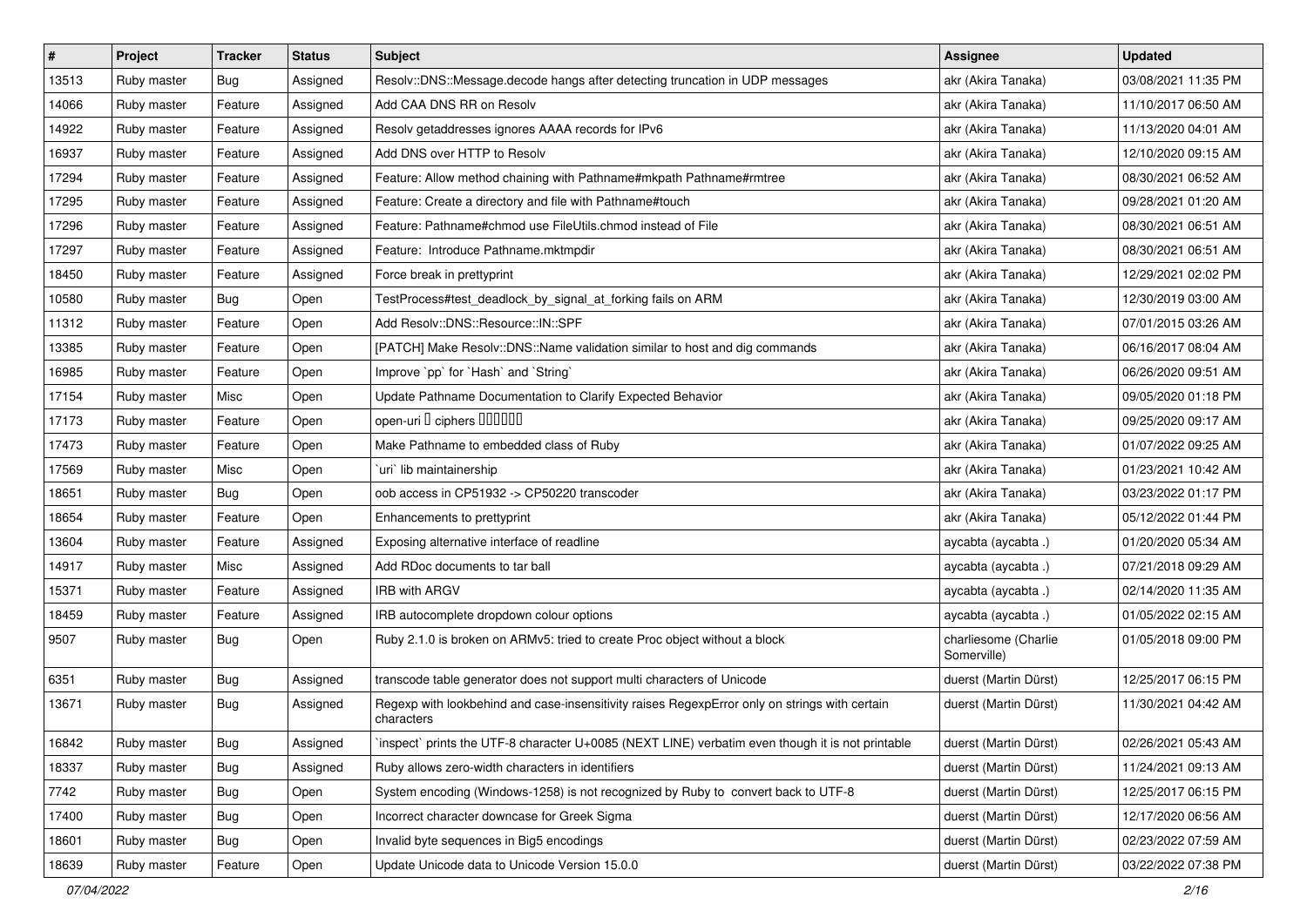| #     | Project     | <b>Tracker</b> | <b>Status</b> | <b>Subject</b>                                                                                                                                                      | <b>Assignee</b>                   | <b>Updated</b>      |
|-------|-------------|----------------|---------------|---------------------------------------------------------------------------------------------------------------------------------------------------------------------|-----------------------------------|---------------------|
| 2631  | Ruby master | Feature        | Assigned      | Allow IO#reopen to take a block                                                                                                                                     | Glass_saga (Masaki<br>Matsushita) | 05/24/2018 01:22 PM |
| 7148  | Ruby master | Feature        | Assigned      | Improved Tempfile w/o DelegateClass                                                                                                                                 | Glass_saga (Masaki<br>Matsushita) | 03/27/2019 09:51 AM |
| 15628 | Ruby master | Feature        | Assigned      | init inetsock internal should fallback to IPv4 if IPv6 is unreachable                                                                                               | Glass_saga (Masaki<br>Matsushita) | 09/25/2020 05:42 AM |
| 13696 | Ruby master | Feature        | Open          | Add exchange and noreplace options to File.rename                                                                                                                   | Glass_saga (Masaki<br>Matsushita) | 12/01/2017 04:34 PM |
| 16476 | Ruby master | Feature        | Open          | Socket.getaddrinfo cannot be interrupted by Timeout.timeout                                                                                                         | Glass_saga (Masaki<br>Matsushita) | 06/16/2022 01:08 AM |
| 17525 | Ruby master | Feature        | Open          | Implement Happy Eyeballs Version 2 (RFC8305) in Socket.tcp                                                                                                          | Glass_saga (Masaki<br>Matsushita) | 06/16/2022 01:08 AM |
| 15408 | Ruby master | Feature        | Open          | Deprecate object_id and _id2ref                                                                                                                                     | headius (Charles Nutter)          | 03/19/2019 04:02 PM |
| 5617  | Ruby master | Feature        | Assigned      | Allow install RubyGems into dediceted directory                                                                                                                     | hsbt (Hiroshi SHIBATA)            | 05/16/2018 09:15 AM |
| 6590  | Ruby master | Feature        | Assigned      | Dealing with bigdecimal, etc gems in JRuby                                                                                                                          | hsbt (Hiroshi SHIBATA)            | 05/15/2019 08:33 PM |
| 9366  | Ruby master | Bug            | Assigned      | "make-j32 check TESTS=-j32" occasionally fails on rubygems/specification                                                                                            | hsbt (Hiroshi SHIBATA)            | 07/26/2018 02:13 AM |
| 10919 | Ruby master | Bug            | Assigned      | [gem install] installs multipe platforms                                                                                                                            | hsbt (Hiroshi SHIBATA)            | 07/30/2019 07:44 AM |
| 12639 | Ruby master | Feature        | Assigned      | Speed up require in RubyGems by 5x                                                                                                                                  | hsbt (Hiroshi SHIBATA)            | 07/26/2018 02:12 AM |
| 13508 | Ruby master | Feature        | Assigned      | How remove/refactor code related mathn library.                                                                                                                     | hsbt (Hiroshi SHIBATA)            | 12/25/2017 06:15 PM |
| 13534 | Ruby master | Feature        | Assigned      | Checking installation results of default gems                                                                                                                       | hsbt (Hiroshi SHIBATA)            | 07/26/2018 02:16 AM |
| 14679 | Ruby master | Bug            | Assigned      | StdLib gems should properly specify their dependencies                                                                                                              | hsbt (Hiroshi SHIBATA)            | 04/11/2018 01:14 PM |
| 14737 | Ruby master | Feature        | Assigned      | Split default gems into separate directory structure                                                                                                                | hsbt (Hiroshi SHIBATA)            | 09/02/2020 06:00 PM |
| 15487 | Ruby master | Misc           | Assigned      | Clarify default gems maintanance policy                                                                                                                             | hsbt (Hiroshi SHIBATA)            | 12/30/2018 08:42 PM |
| 15550 | Ruby master | Bug            | Assigned      | Windows - gem bin files - can't run from bash shell                                                                                                                 | hsbt (Hiroshi SHIBATA)            | 03/20/2019 01:05 AM |
| 16012 | Ruby master | Feature        | Assigned      | Add a (small) test-install suite?                                                                                                                                   | hsbt (Hiroshi SHIBATA)            | 07/30/2019 08:13 AM |
| 16951 | Ruby master | Bug            | Assigned      | Consistently referer dependencies                                                                                                                                   | hsbt (Hiroshi SHIBATA)            | 06/17/2021 06:15 AM |
| 16963 | Ruby master | Feature        | Assigned      | Remove English.rb from Ruby 2.8/3.0                                                                                                                                 | hsbt (Hiroshi SHIBATA)            | 06/19/2020 09:48 AM |
| 18169 | Ruby master | Bug            | Assigned      | Local copies of gemified libraries are being released out of sync with their gems                                                                                   | hsbt (Hiroshi SHIBATA)            | 02/25/2022 05:40 PM |
| 18355 | Ruby master | Bug            | Assigned      | require("pathname") within rack application chnages behaviors of Pathname methods, such as<br>absolute?(), when there are two versions of 'pathname' gem installed. | hsbt (Hiroshi SHIBATA)            | 11/30/2021 08:01 AM |
| 18381 | Ruby master | <b>Bug</b>     | Assigned      | Default vs Bundled gems                                                                                                                                             | hsbt (Hiroshi SHIBATA)            | 12/15/2021 11:09 AM |
| 18571 | Ruby master | Feature        | Assigned      | Removed the bundled sources from release package after Ruby 3.2                                                                                                     | hsbt (Hiroshi SHIBATA)            | 03/28/2022 06:23 AM |
| 18790 | Ruby master | Bug            | Assigned      | cannot load such file -- digest (LoadError)                                                                                                                         | hsbt (Hiroshi SHIBATA)            | 06/06/2022 12:41 AM |
| 18068 | Ruby master | Misc           | Open          | Silence LoadError only if it is for rubygems itself                                                                                                                 | hsbt (Hiroshi SHIBATA)            | 08/08/2021 02:21 PM |
| 18567 | Ruby master | <b>Bug</b>     | Open          | Depending on default gems in stdlib gems when not needed considered harmful                                                                                         | hsbt (Hiroshi SHIBATA)            | 04/21/2022 04:45 PM |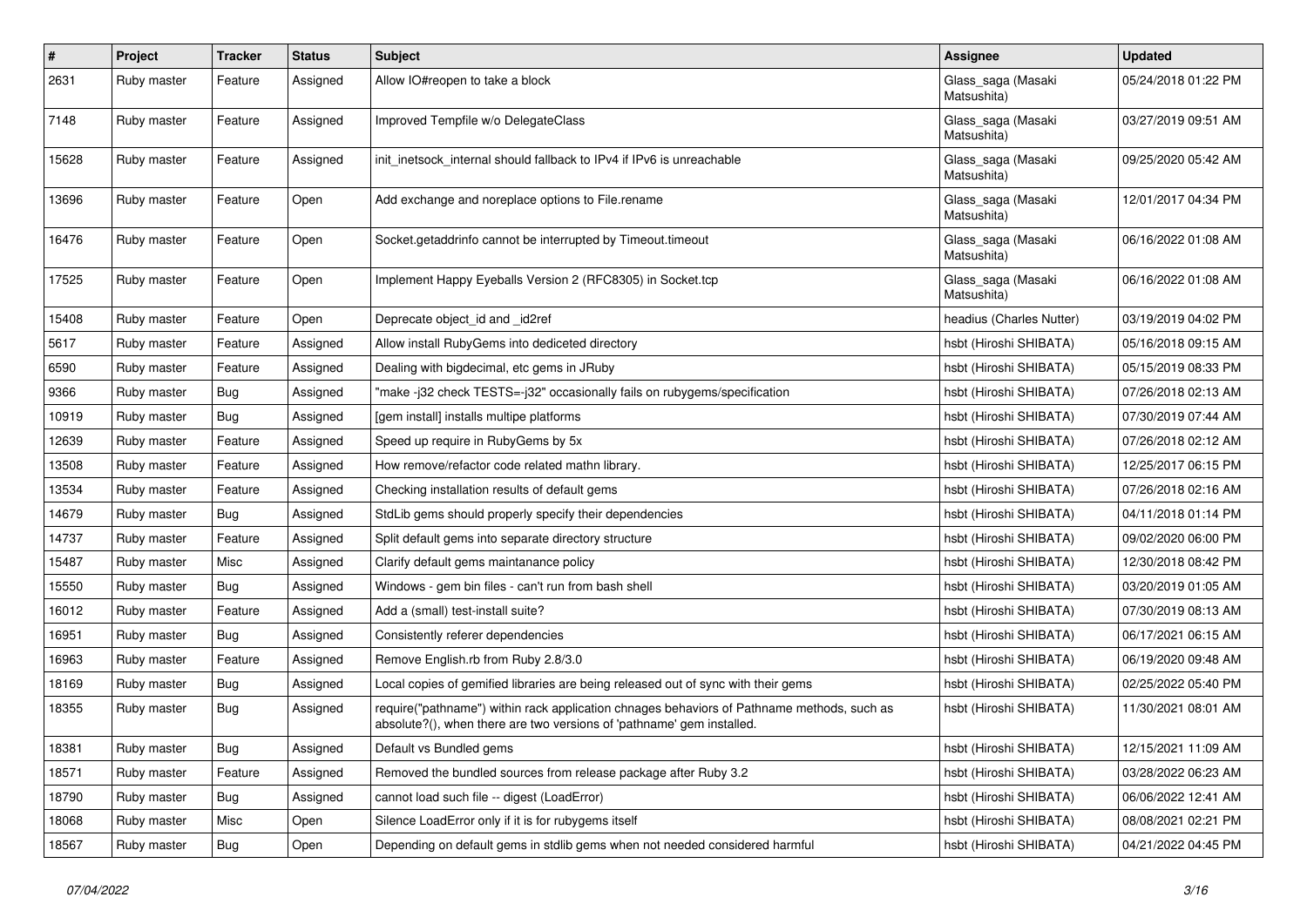| $\sharp$ | Project     | <b>Tracker</b> | <b>Status</b> | <b>Subject</b>                                                                                                          | <b>Assignee</b>             | <b>Updated</b>      |
|----------|-------------|----------------|---------------|-------------------------------------------------------------------------------------------------------------------------|-----------------------------|---------------------|
| 18614    | Ruby master | <b>Bug</b>     | Open          | Error (busy loop) in<br>TestGemCommandsSetupCommand#test_destdir_flag_does_not_try_to_write_to_the_default_gem_<br>home | hsbt (Hiroshi SHIBATA)      | 03/17/2022 01:03 AM |
| 18666    | Ruby master | Bug            | Open          | No rule to make target 'yaml/yaml.h', needed by 'api.o'                                                                 | hsbt (Hiroshi SHIBATA)      | 03/29/2022 11:17 AM |
| 595      | Ruby master | Bug            | Assigned      | Fiber ignores ensure clause                                                                                             | ioquatix (Samuel Williams)  | 12/29/2019 10:37 AM |
| 17664    | Ruby master | <b>Bug</b>     | Assigned      | Behavior of sockets changed in Ruby 3.0 to non-blocking                                                                 | ioquatix (Samuel Williams)  | 07/12/2021 10:28 AM |
| 13383    | Ruby master | Feature        | Open          | [PATCH] Module#source_location                                                                                          | ioquatix (Samuel Williams)  | 01/09/2020 05:16 AM |
| 18036    | Ruby master | Bug            | Open          | Pthread fibers become invalid on fork - different from normal fibers.                                                   | ioquatix (Samuel Williams)  | 08/19/2021 07:05 AM |
| 18227    | Ruby master | Feature        | Open          | Static class initialization.                                                                                            | ioquatix (Samuel Williams)  | 09/29/2021 09:21 PM |
| 18810    | Ruby master | Bug            | Open          | Make `Kernel#p` interruptable.                                                                                          | ioquatix (Samuel Williams)  | 05/30/2022 12:44 AM |
| 18818    | Ruby master | Bug            | Open          | SEGV (Fiber scheduler?)                                                                                                 | ioquatix (Samuel Williams)  | 06/06/2022 06:31 PM |
| 17720    | Ruby master | Misc           | Assigned      | Cirrus CI to check non-x86_64 architecture cases by own machines                                                        | jaruga (Jun Aruga)          | 09/26/2021 10:24 AM |
| 16492    | Ruby master | Bug            | Open          | TestBugReporter#test_bug_reporter_add test failures                                                                     | jaruga (Jun Aruga)          | 08/24/2021 01:12 PM |
| 18002    | Ruby master | Bug            | Open          | s390x: Tests failing without LC ALL env                                                                                 | jaruga (Jun Aruga)          | 07/12/2021 04:30 PM |
| 16188    | Ruby master | Misc           | Open          | What are the performance implications of the new keyword arguments in 2.7 and 3.0?                                      | jeremyevans0 (Jeremy Evans) | 11/27/2019 04:45 PM |
| 16694    | Ruby master | Bug            | Assigned      | JIT vs hardened GCC with PCH                                                                                            | k0kubun (Takashi Kokubun)   | 02/02/2021 07:38 AM |
| 18142    | Ruby master | Bug            | Assigned      | Segmentation fault with Ruby 3.0.2                                                                                      | k0kubun (Takashi Kokubun)   | 09/02/2021 07:43 AM |
| 18808    | Ruby master | Bug            | Assigned      | Cannot compile ruby 3.1.2 on powerpc64le-linux without disabling the jit features                                       | k0kubun (Takashi Kokubun)   | 06/20/2022 10:40 AM |
| 17995    | Ruby master | Bug            | Open          | Slow down when mjit and Ractor are being used at same time                                                              | k0kubun (Takashi Kokubun)   | 06/11/2022 04:02 AM |
| 18058    | Ruby master | Bug            | Open          | 3.1.0-dev with MJIT enabled Zlib::BufError during `gem install`                                                         | k0kubun (Takashi Kokubun)   | 08/02/2021 08:31 PM |
| 18277    | Ruby master | Bug            | Open          | buffer error (Zlib::BufError) in Zlib::Deflate#deflate when using MJIT                                                  | k0kubun (Takashi Kokubun)   | 01/05/2022 03:04 PM |
| 16185    | Ruby master | <b>Bug</b>     | Open          | basictest failure on AIX 6.1 for 64bit build                                                                            | kanemoto (Yutaka Kanemoto)  | 10/15/2019 12:05 AM |
| 18761    | Ruby master | Misc           | Open          | provide an example wasm project                                                                                         | katei (Yuta Saito)          | 05/23/2022 11:01 AM |
| 3953     | Ruby master | Feature        | Assigned      | TCPSocket / UDPSocket do not accept IPAddr objects.                                                                     | knu (Akinori MUSHA)         | 12/25/2017 06:14 PM |
| 8047     | Ruby master | Feature        | Assigned      | IPAddr makes host address with netmask                                                                                  | knu (Akinori MUSHA)         | 01/05/2018 09:00 PM |
| 11527    | Ruby master | Feature        | Assigned      | IPAddr#mask_addr isn't a method                                                                                         | knu (Akinori MUSHA)         | 11/07/2018 04:12 PM |
| 11531    | Ruby master | <b>Bug</b>     | Assigned      | IPAddr#== implements wrong logic                                                                                        | knu (Akinori MUSHA)         | 12/29/2019 12:50 PM |
| 13610    | Ruby master | Feature        | Assigned      | IPAddr doesn't provide helpful methods to get the subnet or IP address                                                  | knu (Akinori MUSHA)         | 10/20/2017 01:13 AM |
| 15281    | Ruby master | Feature        | Assigned      | Speed up Set#intersect with size check.                                                                                 | knu (Akinori MUSHA)         | 08/11/2020 02:43 AM |
| 11710    | Ruby master | Feature        | Open          | [PATCH] Replace Set#merge with Set#merge! and make Set#merge non-mutating.                                              | knu (Akinori MUSHA)         | 11/18/2015 07:28 PM |
| 15240    | Ruby master | Feature        | Open          | Set operations check for is_a?(Set), rather than allowing duck typing                                                   | knu (Akinori MUSHA)         | 08/27/2019 08:12 PM |
| 16989    | Ruby master | Feature        | Open          | Sets: need $\Psi$ <sup><math>\Box</math></sup>                                                                          | knu (Akinori MUSHA)         | 02/18/2022 02:57 AM |
| 17210    | Ruby master | Feature        | Open          | More readable and useful `Set#inspect`                                                                                  | knu (Akinori MUSHA)         | 05/19/2021 10:12 PM |
| 2294     | Ruby master | Feature        | Assigned      | [PATCH] ruby_bind_stack() to embed Ruby in coroutine                                                                    | ko1 (Koichi Sasada)         | 01/05/2018 09:00 PM |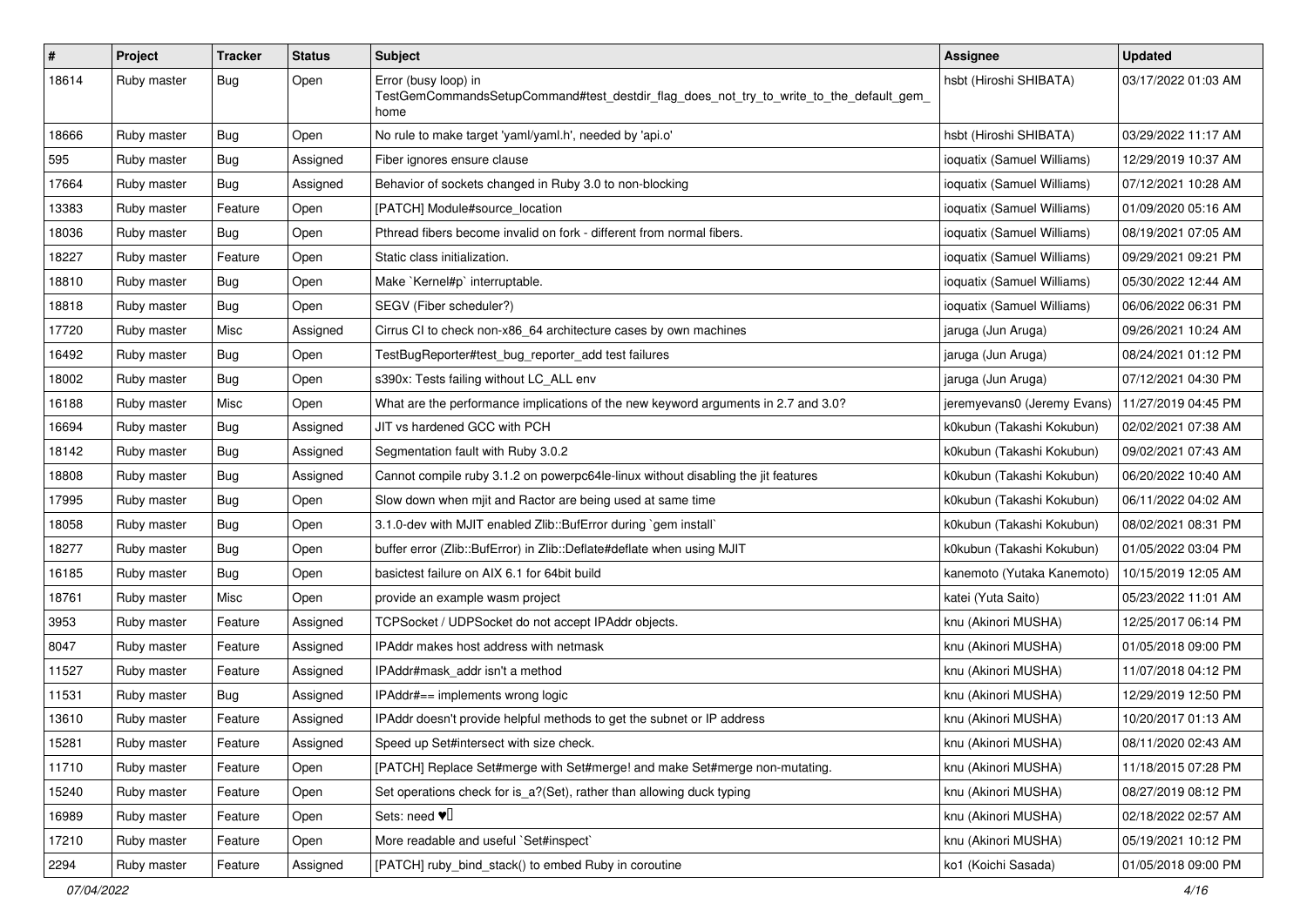| $\pmb{\#}$ | Project     | <b>Tracker</b> | <b>Status</b> | <b>Subject</b>                                                                                                            | <b>Assignee</b>     | <b>Updated</b>      |
|------------|-------------|----------------|---------------|---------------------------------------------------------------------------------------------------------------------------|---------------------|---------------------|
| 3731       | Ruby master | Feature        | Assigned      | Easier Embedding API for Ruby                                                                                             | ko1 (Koichi Sasada) | 12/25/2017 06:14 PM |
| 4040       | Ruby master | Bug            | Assigned      | SystemStackError with Hash[*a] for Large _a_                                                                              | ko1 (Koichi Sasada) | 12/25/2017 06:14 PM |
| 6694       | Ruby master | Feature        | Assigned      | Thread.new without block.                                                                                                 | ko1 (Koichi Sasada) | 12/25/2017 06:15 PM |
| 6695       | Ruby master | Feature        | Assigned      | Configuration for Thread/Fiber creation                                                                                   | ko1 (Koichi Sasada) | 12/25/2017 06:15 PM |
| 7976       | Ruby master | Bug            | Assigned      | TracePoint call is at call point, not call site                                                                           | ko1 (Koichi Sasada) | 01/05/2018 09:00 PM |
| 8263       | Ruby master | Feature        | Assigned      | Support discovering yield state of individual Fibers                                                                      | ko1 (Koichi Sasada) | 12/23/2021 11:40 PM |
| 8576       | Ruby master | Feature        | Assigned      | Add optimized method type for constant value methods                                                                      | ko1 (Koichi Sasada) | 12/25/2017 06:15 PM |
| 8960       | Ruby master | Feature        | Assigned      | Add Exception#backtrace_locations                                                                                         | ko1 (Koichi Sasada) | 11/25/2016 02:15 PM |
| 9755       | Ruby master | Feature        | Assigned      | Thread::Backtrace::Location#defined class                                                                                 | ko1 (Koichi Sasada) | 04/18/2014 09:22 AM |
| 12020      | Ruby master | Feature        | Assigned      | Documenting Ruby memory model                                                                                             | ko1 (Koichi Sasada) | 12/23/2021 11:40 PM |
| 13252      | Ruby master | Feature        | Assigned      | C API for creating strings without copying                                                                                | ko1 (Koichi Sasada) | 04/17/2017 07:22 AM |
| 13388      | Ruby master | Feature        | Assigned      | gc.c: Add GC.get_parameters and .set_parameters                                                                           | ko1 (Koichi Sasada) | 03/30/2017 10:52 AM |
| 13821      | Ruby master | Feature        | Assigned      | Allow fibers to be resumed across threads                                                                                 | ko1 (Koichi Sasada) | 02/15/2019 10:09 AM |
| 14090      | Ruby master | Bug            | Assigned      | TestGc#test_interrupt_in_finalizer` fails very rarely                                                                     | ko1 (Koichi Sasada) | 12/02/2021 07:24 PM |
| 14607      | Ruby master | Bug            | Assigned      | Fix use of the rb_profile_frames start parameter                                                                          | ko1 (Koichi Sasada) | 06/09/2022 06:12 AM |
| 14727      | Ruby master | <b>Bug</b>     | Assigned      | TestQueue#test_queue_with_trap always timeout on Windows10                                                                | ko1 (Koichi Sasada) | 05/01/2018 02:59 AM |
| 15499      | Ruby master | Bug            | Assigned      | Breaking behavior on ruby 2.6: rb_thread_call_without_gvl doesn't invoke unblock_function when<br>used on the main thread | ko1 (Koichi Sasada) | 01/05/2021 02:24 AM |
| 15878      | Ruby master | Feature        | Assigned      | Make exit faster by not running GC                                                                                        | ko1 (Koichi Sasada) | 07/29/2019 07:48 AM |
| 15939      | Ruby master | Feature        | Assigned      | Dump symbols reference to their fstr in ObjectSpace.dump()                                                                | ko1 (Koichi Sasada) | 08/08/2019 09:38 PM |
| 16027      | Ruby master | Feature        | Assigned      | Update Ruby's dtrace / USDT API to match what is exposed via the TracePoint API                                           | ko1 (Koichi Sasada) | 08/03/2019 02:41 AM |
| 16124      | Ruby master | Misc           | Assigned      | Let the transient heap belong to objspace                                                                                 | ko1 (Koichi Sasada) | 11/18/2019 08:48 AM |
| 16776      | Ruby master | Bug            | Assigned      | Regression in coverage library                                                                                            | ko1 (Koichi Sasada) | 11/24/2021 07:26 AM |
| 16819      | Ruby master | Bug            | Assigned      | Line reporting off by one when reporting line of a hash?                                                                  | ko1 (Koichi Sasada) | 06/16/2020 05:57 PM |
| 17196      | Ruby master | Bug            | Assigned      | Segmentation Fault with Socket#close in Ractors                                                                           | ko1 (Koichi Sasada) | 03/20/2022 01:52 PM |
| 17363      | Ruby master | Feature        | Assigned      | Timeouts                                                                                                                  | ko1 (Koichi Sasada) | 05/14/2022 09:06 AM |
| 17516      | Ruby master | <b>Bug</b>     | Assigned      | forking in a ractor causes Ruby to crash                                                                                  | ko1 (Koichi Sasada) | 11/30/2021 05:26 AM |
| 17593      | Ruby master | Feature        | Assigned      | load_iseq_eval should override the ISeq path                                                                              | ko1 (Koichi Sasada) | 02/16/2021 08:27 AM |
| 17676      | Ruby master | <b>Bug</b>     | Assigned      | Accessing ENV from Ractor raises IsolationError                                                                           | ko1 (Koichi Sasada) | 03/09/2021 02:37 AM |
| 17677      | Ruby master | Bug            | Assigned      | Ractor crashes fork when blocking                                                                                         | ko1 (Koichi Sasada) | 03/09/2021 12:42 AM |
| 17678      | Ruby master | <b>Bug</b>     | Assigned      | Ractors do not restart after fork                                                                                         | ko1 (Koichi Sasada) | 03/09/2021 12:42 AM |
| 17679      | Ruby master | Bug            | Assigned      | Ractor incoming channel can consume unlimited resources                                                                   | ko1 (Koichi Sasada) | 06/30/2022 10:49 AM |
| 17826      | Ruby master | <b>Bug</b>     | Assigned      | Ractor#take hangs if used in multiple Threads                                                                             | ko1 (Koichi Sasada) | 12/15/2021 01:30 PM |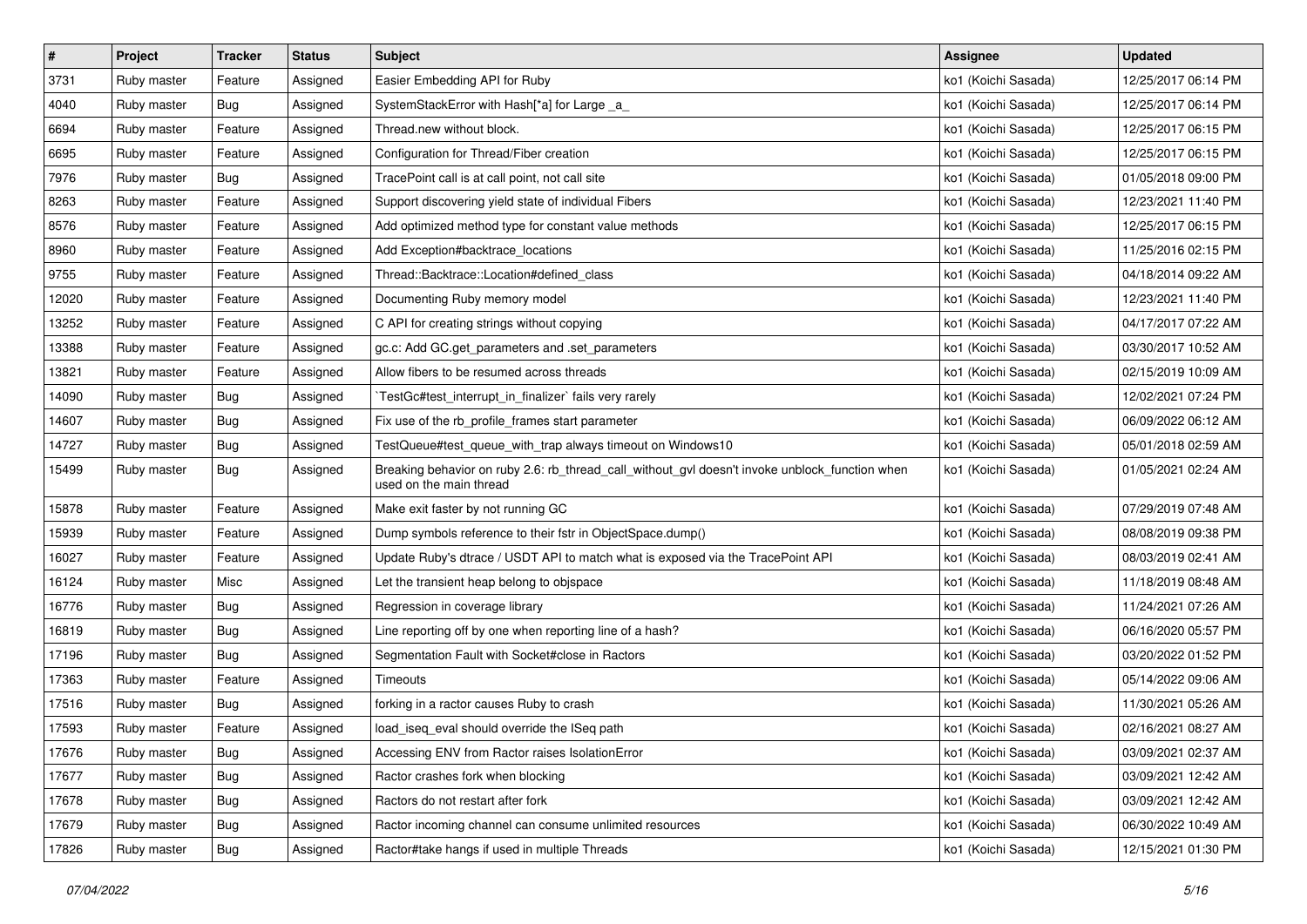| #     | Project     | <b>Tracker</b> | <b>Status</b> | <b>Subject</b>                                                                                                                    | <b>Assignee</b>     | <b>Updated</b>      |
|-------|-------------|----------------|---------------|-----------------------------------------------------------------------------------------------------------------------------------|---------------------|---------------------|
| 17998 | Ruby master | <b>Bug</b>     | Assigned      | ractor: process hanging (with ractors initialized, but not being used)                                                            | ko1 (Koichi Sasada) | 12/02/2021 08:17 PM |
| 18024 | Ruby master | Bug            | Assigned      | Ractor crashes when connections are closed in multiple Ractors                                                                    | ko1 (Koichi Sasada) | 12/14/2021 04:41 PM |
| 18464 | Ruby master | <b>Bug</b>     | Assigned      | RUBY_INTERNAL_EVENT_NEWOBJ tracepoint causes an interpreter crash when combined with<br>Ractors                                   | ko1 (Koichi Sasada) | 06/08/2022 08:25 AM |
| 18572 | Ruby master | Bug            | Assigned      | Performance regression when invoking refined methods                                                                              | ko1 (Koichi Sasada) | 02/10/2022 12:48 AM |
| 8444  | Ruby master | Bug            | Open          | Regexp vars $\frac{6}{5}$ and friends are not thread local                                                                        | ko1 (Koichi Sasada) | 07/30/2019 07:38 AM |
| 10009 | Ruby master | Bug            | Open          | IO operation is 10x slower in multi-thread environment                                                                            | ko1 (Koichi Sasada) | 05/21/2015 07:19 AM |
| 10238 | Ruby master | Feature        | Open          | todo: remove dependency on malloc_usable_size                                                                                     | ko1 (Koichi Sasada) | 12/10/2020 09:20 AM |
| 10423 | Ruby master | Feature        | Open          | [PATCH] opt_str_lit*: avoid literal string allocations                                                                            | ko1 (Koichi Sasada) | 01/05/2018 09:01 PM |
| 10932 | Ruby master | Feature        | Open          | Enabling allocation tracing as early as possible                                                                                  | ko1 (Koichi Sasada) | 06/13/2015 07:54 AM |
| 11174 | Ruby master | Bug            | Open          | threads memory leak                                                                                                               | ko1 (Koichi Sasada) | 06/17/2019 03:17 PM |
| 11808 | Ruby master | Bug            | Open          | Different behavior between Enumerable#grep and Array#grep                                                                         | ko1 (Koichi Sasada) | 10/26/2020 04:36 AM |
| 13512 | Ruby master | Feature        | Open          | <b>System Threads</b>                                                                                                             | ko1 (Koichi Sasada) | 07/14/2017 07:08 AM |
| 14394 | Ruby master | Feature        | Open          | Class.descendants                                                                                                                 | ko1 (Koichi Sasada) | 01/20/2022 10:46 PM |
| 14492 | Ruby master | Feature        | Open          | iseq loading + caching should be in core                                                                                          | ko1 (Koichi Sasada) | 12/10/2020 08:53 AM |
| 14813 | Ruby master | Feature        | Open          | [PATCH] gc.c: make gc_enter+gc_exit pairs dtrace probes, too                                                                      | ko1 (Koichi Sasada) | 12/17/2018 07:42 AM |
| 14859 | Ruby master | Feature        | Open          | [PATCH] implement Timeout in VM                                                                                                   | ko1 (Koichi Sasada) | 07/22/2018 07:42 AM |
| 15263 | Ruby master | Bug            | Open          | [PATCH] vm_trace.c (postponed_job_register): only hit main thread                                                                 | ko1 (Koichi Sasada) | 10/27/2018 11:35 PM |
| 15315 | Ruby master | Bug            | Open          | ec switch can still lose interrupts                                                                                               | ko1 (Koichi Sasada) | 11/20/2018 09:32 AM |
| 15778 | Ruby master | Feature        | Open          | Expose an API to pry-open the stack frames in Ruby                                                                                | ko1 (Koichi Sasada) | 08/29/2019 06:24 AM |
| 15802 | Ruby master | Misc           | Open          | Reduce the minimum string buffer size from 127 to 63 bytes                                                                        | ko1 (Koichi Sasada) | 07/30/2019 04:04 AM |
| 15854 | Ruby master | Feature        | Open          | Tracing instance variable assignment                                                                                              | ko1 (Koichi Sasada) | 07/29/2019 07:13 AM |
| 17359 | Ruby master | Bug            | Open          | Ractor copy mode is not Ractor-safe                                                                                               | ko1 (Koichi Sasada) | 12/02/2020 05:42 PM |
| 17393 | Ruby master | Feature        | Open          | `Ractor::Moved#inspect`                                                                                                           | ko1 (Koichi Sasada) | 12/21/2020 05:47 PM |
| 17404 | Ruby master | Feature        | Open          | Ractor `move:` API to allow shareability check                                                                                    | ko1 (Koichi Sasada) | 12/18/2020 09:17 PM |
| 17414 | Ruby master | Feature        | Open          | Ractor should allow access to shareable attributes for Modules/Classes                                                            | ko1 (Koichi Sasada) | 12/21/2020 03:56 PM |
| 17420 | Ruby master | Bug            | Open          | Unsafe mutation of \$" when doing non-RubyGems require in Ractor                                                                  | ko1 (Koichi Sasada) | 01/07/2021 01:23 PM |
| 17502 | Ruby master | Misc           | Open          | C vs Ruby                                                                                                                         | ko1 (Koichi Sasada) | 12/02/2021 07:53 PM |
| 17513 | Ruby master | <b>Bug</b>     | Open          | Methods of shareable objects and UnboundMethods should be shareable                                                               | ko1 (Koichi Sasada) | 01/06/2021 08:53 PM |
| 17531 | Ruby master | <b>Bug</b>     | Open          | did_you_mean` not Ractor friendly                                                                                                 | ko1 (Koichi Sasada) | 01/29/2021 08:48 AM |
| 17543 | Ruby master | Bug            | Open          | Ractor isolation broken by `self` in shareable proc                                                                               | ko1 (Koichi Sasada) | 01/29/2021 03:06 PM |
| 17617 | Ruby master | <b>Bug</b>     | Open          | When a Ractor's incoming port is closed, Ractor.receive_if does not raise Ractor::ClosedError, but<br>instead blocks indefinitely | ko1 (Koichi Sasada) | 09/14/2021 01:40 AM |
| 17624 | Ruby master | Bug            | Open          | Ractor.receive is not thread-safe                                                                                                 | ko1 (Koichi Sasada) | 09/14/2021 01:40 AM |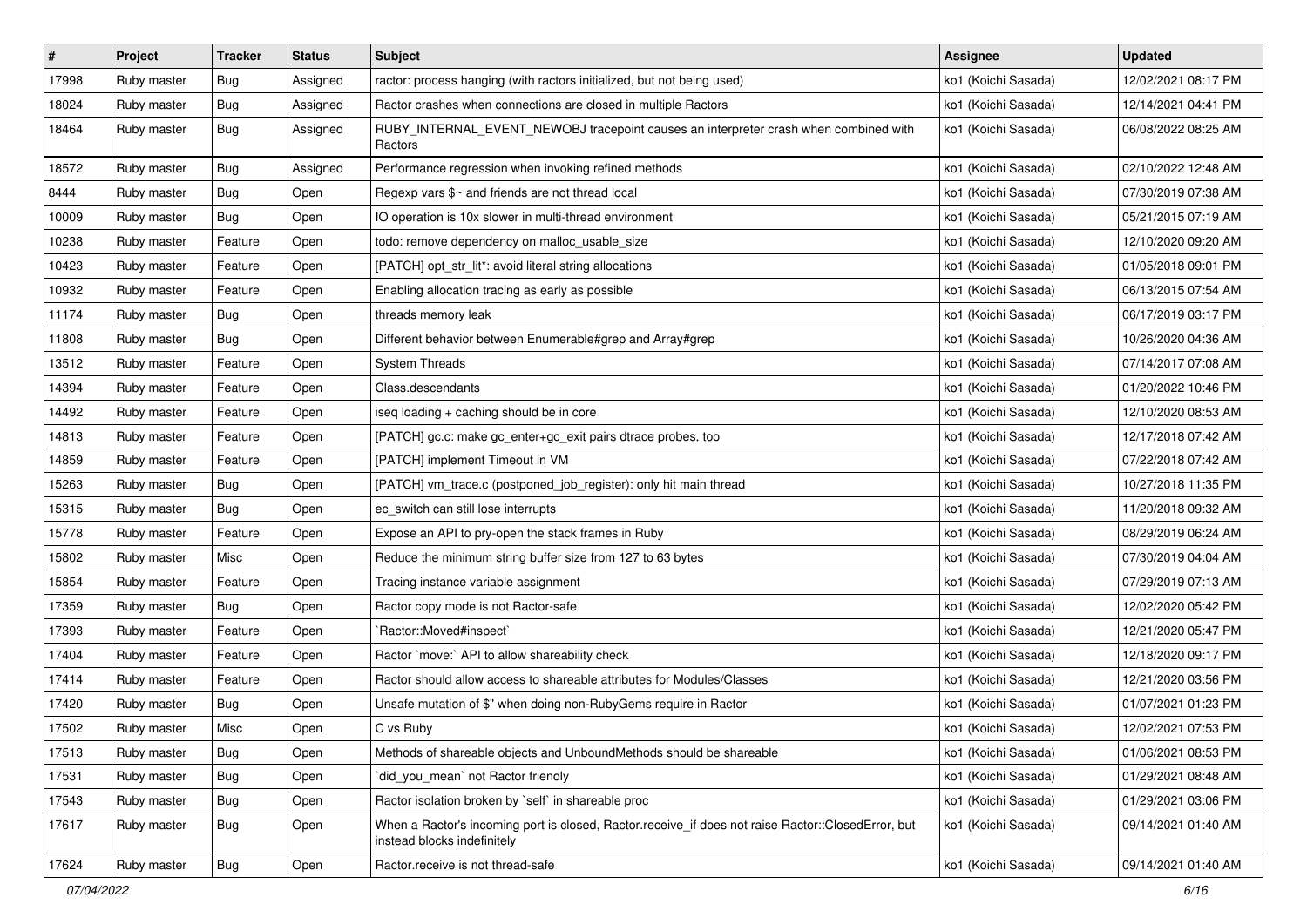| $\vert$ # | Project     | <b>Tracker</b> | <b>Status</b> | <b>Subject</b>                                                                                | <b>Assignee</b>                     | <b>Updated</b>      |
|-----------|-------------|----------------|---------------|-----------------------------------------------------------------------------------------------|-------------------------------------|---------------------|
| 17667     | Ruby master | Bug            | Open          | Module#name needs synchronization                                                             | ko1 (Koichi Sasada)                 | 03/02/2021 07:31 AM |
| 17884     | Ruby master | Feature        | Open          | locindex for profiling tools                                                                  | ko1 (Koichi Sasada)                 | 05/24/2021 04:17 PM |
| 18119     | Ruby master | Bug            | Open          | Ractor crashes when instantiating classes                                                     | ko1 (Koichi Sasada)                 | 09/14/2021 01:42 AM |
| 18258     | Ruby master | Bug            | Open          | Ractor.shareable? can be slow and mutates internal object flags.                              | ko1 (Koichi Sasada)                 | 10/21/2021 08:58 AM |
| 18275     | Ruby master | Feature        | Open          | Add an option to define_method to not capture the surrounding environment                     | ko1 (Koichi Sasada)                 | 12/03/2021 02:34 PM |
| 18553     | Ruby master | Bug            | Open          | Memory leak on compiling method call with kwargs                                              | ko1 (Koichi Sasada)                 | 03/23/2022 09:34 PM |
| 18886     | Ruby master | Bug            | Open          | Struct aref and aset don't trigger any tracepoints.                                           | ko1 (Koichi Sasada)                 | 06/29/2022 06:05 AM |
| 4464      | Ruby master | Feature        | Assigned      | [PATCH] add Fcntl:: Flock object for easier use of POSIX file locks                           | kosaki (Motohiro KOSAKI)            | 12/25/2017 06:14 PM |
| 7086      | Ruby master | Feature        | Assigned      | Condition Variable#wait has meaningless return value                                          | kosaki (Motohiro KOSAKI)            | 12/25/2017 06:15 PM |
| 11269     | Ruby master | Bug            | Assigned      | ruby_init_setproctitle() should be called before require_libraries()                          | kosaki (Motohiro KOSAKI)            | 06/17/2015 03:01 AM |
| 13697     | Ruby master | Feature        | Open          | [PATCH]: futex based thread primitives                                                        | kosaki (Motohiro KOSAKI)            | 01/28/2018 11:41 PM |
| 17478     | Ruby master | Bug            | Assigned      | Ruby3.0 is slower than Ruby2.7.2 when parsing a large CSV file                                | kou (Kouhei Sutou)                  | 11/24/2021 05:12 AM |
| 18034     | Ruby master | Bug            | Assigned      | Segmentation fault fiddle with `--enable-bundled-libffi` and macOS                            | kou (Kouhei Sutou)                  | 11/30/2021 07:39 AM |
| 7859      | Ruby master | Bug            | Assigned      | Readline: Incorrect arrow key behavior in vi_editing_mode insert mode with Readline 6.2       | kouji (Kouji Takao)                 | 12/25/2017 06:15 PM |
| 8782      | Ruby master | Bug            | Assigned      | Don't set rl_getc_function on editline                                                        | kouji (Kouji Takao)                 | 01/05/2018 09:00 PM |
| 17355     | Ruby master | Feature        | Assigned      | Using same set of names in or-patterns (pattern matching with $Foo(x)   Bar(x)$ )             | ktsj (Kazuki Tsujimoto)             | 09/13/2021 09:11 AM |
| 18408     | Ruby master | Feature        | Assigned      | Allow pattern match to set instance variables                                                 | ktsj (Kazuki Tsujimoto)             | 01/26/2022 07:07 PM |
| 18773     | Ruby master | Feature        | Assigned      | deconstruct to receive a range                                                                | ktsj (Kazuki Tsujimoto)             | 07/04/2022 03:21 AM |
| 15881     | Ruby master | Feature        | Open          | Optimize deconstruct in pattern matching                                                      | ktsj (Kazuki Tsujimoto)             | 12/25/2019 04:28 AM |
| 15918     | Ruby master | Feature        | Open          | Pattern matching for Set                                                                      | ktsj (Kazuki Tsujimoto)             | 07/29/2019 08:12 AM |
| 4247      | Ruby master | Feature        | Assigned      | New features for Array#sample, Array#choice                                                   | mame (Yusuke Endoh)                 | 12/25/2017 06:14 PM |
| 14244     | Ruby master | Feature        | Open          | Better error messages for scripts with non-matching end statements                            | mame (Yusuke Endoh)                 | 11/29/2018 08:57 AM |
| 18194     | Ruby master | Feature        | Open          | No easy way to format exception messages per thread/fiber scheduler context.                  | mame (Yusuke Endoh)                 | 09/29/2021 10:10 AM |
| 18564     | Ruby master | Feature        | Open          | Add Exception#detailed_message                                                                | mame (Yusuke Endoh)                 | 02/01/2022 08:06 PM |
| 12676     | Ruby master | Feature        | Assigned      | Significant performance increase, and code conciseness, for prime_division method in prime.rb | marcandre (Marc-Andre<br>Lafortune) | 11/18/2016 03:46 PM |
| 8223      | Ruby master | Feature        | Open          | Make Matrix more omnivorous.                                                                  | marcandre (Marc-Andre<br>Lafortune) | 04/09/2013 03:42 AM |
| 9347      | Ruby master | Feature        | Open          | Accept non callable argument to detect                                                        | marcandre (Marc-Andre<br>Lafortune) | 01/05/2018 09:00 PM |
| 15815     | Ruby master | Feature        | Open          | Add option to raise NoMethodError for OpenStruct                                              | marcandre (Marc-Andre<br>Lafortune) | 09/28/2020 02:11 AM |
| 4514      | Ruby master | Feature        | Assigned      | #deep_clone and #deep_dup for Objects                                                         | matz (Yukihiro Matsumoto)           | 12/25/2017 06:14 PM |
| 4521      | Ruby master | Feature        | Assigned      | NoMethodError#message may take very long to execute                                           | matz (Yukihiro Matsumoto)           | 12/25/2017 06:14 PM |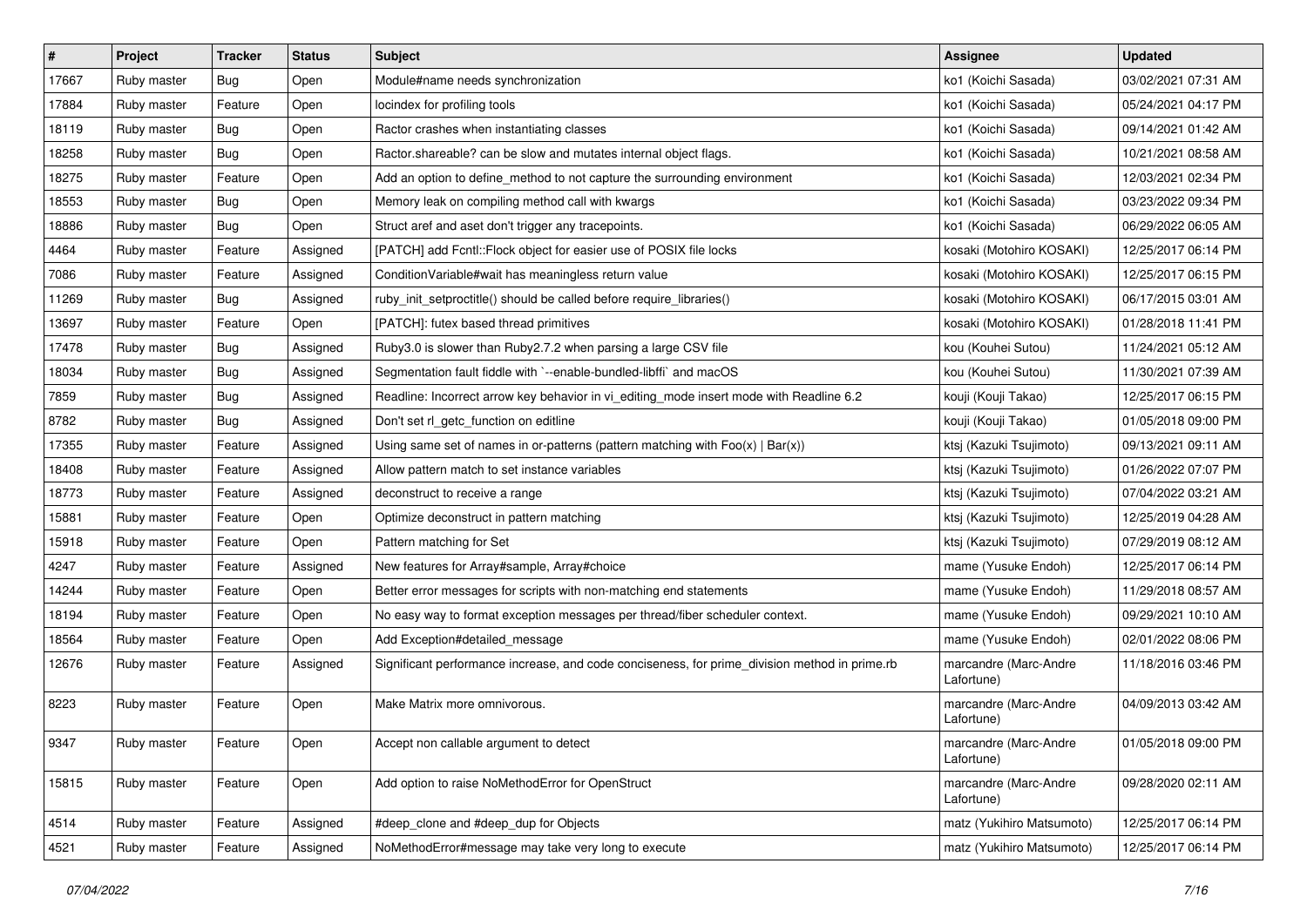| $\pmb{\#}$ | Project     | <b>Tracker</b> | <b>Status</b> | Subject                                                                | <b>Assignee</b>           | <b>Updated</b>      |
|------------|-------------|----------------|---------------|------------------------------------------------------------------------|---------------------------|---------------------|
| 4539       | Ruby master | Feature        | Assigned      | Array#zip_with                                                         | matz (Yukihiro Matsumoto) | 11/28/2019 08:23 AM |
| 4592       | Ruby master | Feature        | Assigned      | Tempfile0000000                                                        | matz (Yukihiro Matsumoto) | 12/25/2017 06:14 PM |
| 4818       | Ruby master | Feature        | Assigned      | Add method marshalable?                                                | matz (Yukihiro Matsumoto) | 12/25/2017 06:15 PM |
| 4824       | Ruby master | Feature        | Assigned      | Provide method Kernel#executed?                                        | matz (Yukihiro Matsumoto) | 03/05/2018 04:57 AM |
| 5007       | Ruby master | Feature        | Assigned      | Proc#call_under: Unifying instance_eval and instance_exec              | matz (Yukihiro Matsumoto) | 04/19/2018 07:57 AM |
| 5064       | Ruby master | Feature        | Assigned      | HTTP user-agent class                                                  | matz (Yukihiro Matsumoto) | 12/25/2017 06:15 PM |
| 5129       | Ruby master | Feature        | Assigned      | Create a core class "FileArray" and make "ARGF" its instance           | matz (Yukihiro Matsumoto) | 01/23/2018 02:02 PM |
| 5389       | Ruby master | Feature        | Assigned      | New method Enumerator#iterate                                          | matz (Yukihiro Matsumoto) | 12/25/2017 06:15 PM |
| 5445       | Ruby master | Feature        | Assigned      | Need RUBYOPT - r before ARGV - r                                       | matz (Yukihiro Matsumoto) | 12/25/2017 06:15 PM |
| 5456       | Ruby master | Feature        | Assigned      | kernel#syscall() should be removed.                                    | matz (Yukihiro Matsumoto) | 12/10/2020 08:46 AM |
| 5558       | Ruby master | Feature        | Assigned      | String#% strange arity errors                                          | matz (Yukihiro Matsumoto) | 12/25/2017 06:15 PM |
| 5582       | Ruby master | Feature        | Assigned      | Allow clone of singleton methods on a BasicObject                      | matz (Yukihiro Matsumoto) | 12/25/2017 06:15 PM |
| 5643       | Ruby master | Feature        | Assigned      | require/load options and binding option                                | matz (Yukihiro Matsumoto) | 12/25/2017 06:15 PM |
| 5741       | Ruby master | Feature        | Assigned      | Secure Erasure of Passwords                                            | matz (Yukihiro Matsumoto) | 12/25/2017 06:15 PM |
| 5749       | Ruby master | Feature        | Assigned      | new method String#match_all needed                                     | matz (Yukihiro Matsumoto) | 12/25/2017 06:15 PM |
| 5781       | Ruby master | Feature        | Assigned      | Query attributes (attribute methods ending in `?` mark)                | matz (Yukihiro Matsumoto) | 01/10/2020 06:34 AM |
| 5825       | Ruby master | Feature        | Assigned      | Sweet instance var assignment in the object initializer                | matz (Yukihiro Matsumoto) | 12/10/2020 08:53 AM |
| 5945       | Ruby master | Feature        | Assigned      | Add the ability to mark a at_exit as process-local.                    | matz (Yukihiro Matsumoto) | 10/10/2018 08:29 AM |
| 5970       | Ruby master | Feature        | Assigned      | Add Enumerable#join with same semantics as Array#join                  | matz (Yukihiro Matsumoto) | 12/25/2017 06:15 PM |
| 6277       | Ruby master | Feature        | Assigned      | Hash#convert_key                                                       | matz (Yukihiro Matsumoto) | 12/25/2017 06:15 PM |
| 6293       | Ruby master | Feature        | Assigned      | new queue / blocking queues                                            | matz (Yukihiro Matsumoto) | 12/25/2017 06:15 PM |
| 6308       | Ruby master | Feature        | Assigned      | Eliminate delegation from WeakRef                                      | matz (Yukihiro Matsumoto) | 12/23/2021 11:40 PM |
| 6309       | Ruby master | Feature        | Assigned      | Add a reference queue for weak references                              | matz (Yukihiro Matsumoto) | 08/23/2020 09:07 PM |
| 6317       | Ruby master | Feature        | Assigned      | Range#cover?000000Range00000000000000000000                            | matz (Yukihiro Matsumoto) | 12/25/2017 06:15 PM |
| 6337       | Ruby master | Feature        | Assigned      | FileUtils#sync                                                         | matz (Yukihiro Matsumoto) | 12/25/2017 06:15 PM |
| 6354       | Ruby master | Feature        | Assigned      | Remove escape (break/return/redo/next support) from class/module scope | matz (Yukihiro Matsumoto) | 12/25/2017 06:15 PM |
| 6376       | Ruby master | Feature        | Assigned      | Feature lookup and checking if feature is loaded                       | matz (Yukihiro Matsumoto) | 12/25/2017 06:15 PM |
| 6413       | Ruby master | Feature        | Assigned      | Make Dir.entries default to Dir.entries(Dir.pwd)                       | matz (Yukihiro Matsumoto) | 12/25/2017 06:15 PM |
| 6445       | Ruby master | Feature        | Assigned      | request for default length/position on string index                    | matz (Yukihiro Matsumoto) | 12/25/2017 06:15 PM |
| 6452       | Ruby master | Feature        | Assigned      | Allow extend to override class methods                                 | matz (Yukihiro Matsumoto) | 12/10/2020 08:53 AM |
| 6594       | Ruby master | Feature        | Assigned      | Integrated Functor                                                     | matz (Yukihiro Matsumoto) | 12/10/2020 08:53 AM |
| 6596       | Ruby master | Feature        | Assigned      | New method `Array#indexes`                                             | matz (Yukihiro Matsumoto) | 07/29/2020 01:41 AM |
| 6611       | Ruby master | Feature        | Assigned      | Comments requested on implementation of set_parse_func                 | matz (Yukihiro Matsumoto) | 12/25/2017 06:15 PM |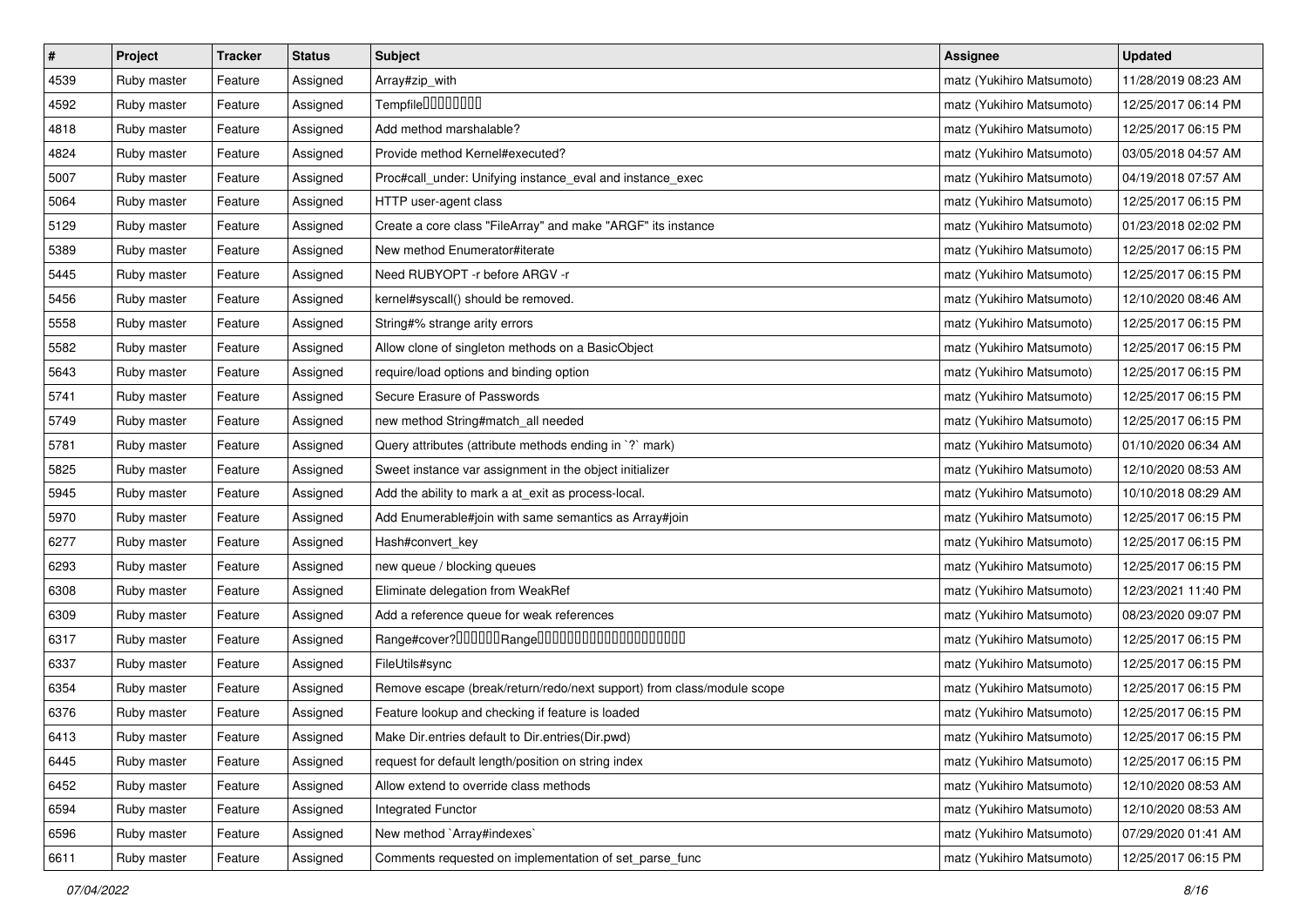| $\pmb{\#}$ | Project     | <b>Tracker</b> | <b>Status</b> | <b>Subject</b>                                                                                                          | <b>Assignee</b>           | <b>Updated</b>      |
|------------|-------------|----------------|---------------|-------------------------------------------------------------------------------------------------------------------------|---------------------------|---------------------|
| 6648       | Ruby master | Feature        | Assigned      | Provide a standard API for retrieving all command-line flags passed to Ruby                                             | matz (Yukihiro Matsumoto) | 12/25/2017 06:15 PM |
| 6671       | Ruby master | Feature        | Assigned      | File.split_all and File.split_root                                                                                      | matz (Yukihiro Matsumoto) | 12/25/2017 06:15 PM |
| 6802       | Ruby master | Feature        | Assigned      | String#scan should have equivalent yielding MatchData                                                                   | matz (Yukihiro Matsumoto) | 12/25/2017 06:15 PM |
| 6810       | Ruby master | Feature        | Assigned      | module A::B; end` is not equivalent to `module A; module B; end; end` with respect to constant<br>lookup (scope)        | matz (Yukihiro Matsumoto) | 12/10/2020 09:22 AM |
| 6811       | Ruby master | Feature        | Assigned      | File, Dir and FileUtils should have bang-versions of singleton methods that fails silently                              | matz (Yukihiro Matsumoto) | 12/25/2017 06:15 PM |
| 6841       | Ruby master | Feature        | Assigned      | Shorthand for Assigning Return Value of Method to Self                                                                  | matz (Yukihiro Matsumoto) | 12/10/2020 08:53 AM |
| 6842       | Ruby master | Feature        | Assigned      | Add Optional Arguments to String#strip                                                                                  | matz (Yukihiro Matsumoto) | 08/24/2016 05:50 AM |
| 7087       | Ruby master | Feature        | Assigned      | ::ConditionVariable#wait does not work with Monitor because Monitor#sleep does not exist                                | matz (Yukihiro Matsumoto) | 12/25/2017 06:15 PM |
| 7121       | Ruby master | Feature        | Assigned      | Extending the use of `require'                                                                                          | matz (Yukihiro Matsumoto) | 12/25/2017 06:15 PM |
| 7132       | Ruby master | Feature        | Assigned      | Alternation between named / ordered method arguments and aliases for method arguments.                                  | matz (Yukihiro Matsumoto) | 12/25/2017 06:15 PM |
| 7314       | Ruby master | Feature        | Assigned      | Convert Proc to Lambda doesn't work in MRI                                                                              | matz (Yukihiro Matsumoto) | 05/21/2016 09:15 AM |
| 7349       | Ruby master | Feature        | Assigned      | Struct#inspect needs more meaningful output                                                                             | matz (Yukihiro Matsumoto) | 12/25/2017 06:15 PM |
| 7436       | Ruby master | Feature        | Assigned      | Allow for a "granularity" flag for backtrace_locations                                                                  | matz (Yukihiro Matsumoto) | 12/25/2017 06:15 PM |
| 7503       | Ruby master | Feature        | Assigned      | make timeout.rb async-interrupt safe by default                                                                         | matz (Yukihiro Matsumoto) | 12/25/2017 06:15 PM |
| 7580       | Ruby master | Feature        | Assigned      | Range translation                                                                                                       | matz (Yukihiro Matsumoto) | 06/11/2018 09:51 AM |
| 7644       | Ruby master | Feature        | Assigned      | In refinements, change "using" keyword to a less generic word.                                                          | matz (Yukihiro Matsumoto) | 12/10/2020 08:49 AM |
| 7739       | Ruby master | Feature        | Assigned      | Define Hash#  as Hash#reverse_merge in Rails                                                                            | matz (Yukihiro Matsumoto) | 12/25/2017 06:15 PM |
| 8016       | Ruby master | Feature        | Assigned      | Alias FILE and LINE as methods                                                                                          | matz (Yukihiro Matsumoto) | 12/25/2017 06:15 PM |
| 8042       | Ruby master | Feature        | Assigned      | Add Addrinfo#socket to create a socket that is not connected or bound                                                   | matz (Yukihiro Matsumoto) | 12/25/2017 06:15 PM |
| 8164       | Ruby master | Feature        | Assigned      | Public/Private                                                                                                          | matz (Yukihiro Matsumoto) | 12/10/2020 08:50 AM |
| 8271       | Ruby master | Feature        | Assigned      | Proposal for moving to a more visible, formal process for feature requests                                              | matz (Yukihiro Matsumoto) | 12/23/2021 11:40 PM |
| 8536       | Ruby master | Feature        | Assigned      | Implement is_numeric? family of methods                                                                                 | matz (Yukihiro Matsumoto) | 12/25/2017 06:15 PM |
| 8678       | Ruby master | Feature        | Assigned      | Allow invalid string to work with regexp                                                                                | matz (Yukihiro Matsumoto) | 01/05/2018 09:00 PM |
| 8839       | Ruby master | Feature        | Assigned      | Class and module should return the class or module that was opened                                                      | matz (Yukihiro Matsumoto) | 12/28/2015 08:36 AM |
| 8850       | Ruby master | Feature        | Assigned      | Convert Rational to decimal string                                                                                      | matz (Yukihiro Matsumoto) | 12/25/2017 06:15 PM |
| 8948       | Ruby master | Feature        | Assigned      | Frozen regex                                                                                                            | matz (Yukihiro Matsumoto) | 12/20/2020 07:15 PM |
| 9023       | Ruby master | Feature        | Assigned      | Array#tail                                                                                                              | matz (Yukihiro Matsumoto) | 12/23/2021 11:40 PM |
| 9768       | Ruby master | Feature        | Assigned      | Method that is visible only within a certain module/class                                                               | matz (Yukihiro Matsumoto) | 04/25/2014 06:43 AM |
| 9816       | Ruby master | Feature        | Assigned      | 00000000000000000000                                                                                                    | matz (Yukihiro Matsumoto) | 10/28/2014 08:29 AM |
| 10481      | Ruby master | Feature        | Assigned      | Add "if" and "unless" clauses to rescue statements                                                                      | matz (Yukihiro Matsumoto) | 01/18/2015 02:46 PM |
| 11028      | Ruby master | Feature        | Assigned      | standalone running single file ( zipped archives of ruby code) running **without installation** using<br>"gem install " | matz (Yukihiro Matsumoto) | 04/04/2015 01:44 AM |
| 11704      | Ruby master | <b>Bug</b>     | Assigned      | Refinements only get "used" once in loop                                                                                | matz (Yukihiro Matsumoto) | 04/14/2016 02:45 AM |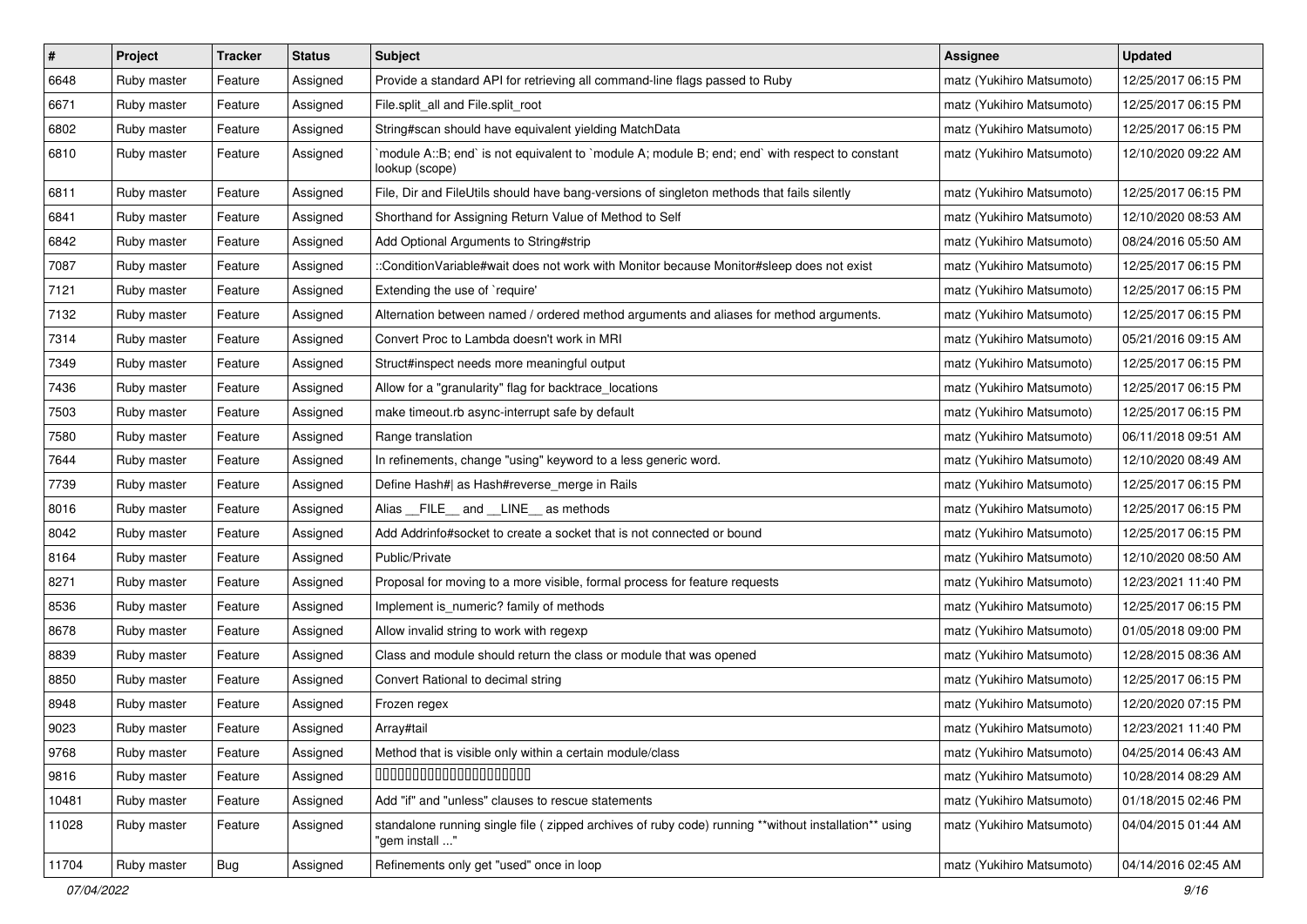| $\sharp$ | Project     | Tracker | <b>Status</b> | <b>Subject</b>                                                                            | <b>Assignee</b>           | <b>Updated</b>      |
|----------|-------------|---------|---------------|-------------------------------------------------------------------------------------------|---------------------------|---------------------|
| 11816    | Ruby master | Feature | Assigned      | Partial safe navigation operator                                                          | matz (Yukihiro Matsumoto) | 04/14/2020 08:02 AM |
| 12543    | Ruby master | Feature | Assigned      | explicit tail call syntax: foo() then return                                              | matz (Yukihiro Matsumoto) | 04/18/2021 03:02 PM |
| 12813    | Ruby master | Feature | Assigned      | Calling chunk_while, slice_after, slice_before, slice_when with no block                  | matz (Yukihiro Matsumoto) | 12/06/2016 12:58 PM |
| 13129    | Ruby master | Feature | Assigned      | Refinements cannot refine method_missing and respond_to_missing?                          | matz (Yukihiro Matsumoto) | 07/03/2021 10:45 PM |
| 14397    | Ruby master | Feature | Assigned      | public, protected and private should return their arguments instead of self               | matz (Yukihiro Matsumoto) | 12/10/2018 07:08 AM |
| 16461    | Ruby master | Feature | Assigned      | Proc#using                                                                                | matz (Yukihiro Matsumoto) | 12/10/2020 09:10 AM |
| 16630    | Ruby master | Misc    | Assigned      | Deprecate pub/ruby/*snapshot* and use pub/ruby/snapshot/* instead                         | matz (Yukihiro Matsumoto) | 02/27/2020 09:52 AM |
| 17291    | Ruby master | Feature | Assigned      | Optimize __send__ call                                                                    | matz (Yukihiro Matsumoto) | 01/12/2021 05:47 AM |
| 6641     | Ruby master | Feature | Open          | Hash.auto constructor                                                                     | matz (Yukihiro Matsumoto) | 12/25/2017 06:15 PM |
| 6817     | Ruby master | Feature | Open          | Partial application                                                                       | matz (Yukihiro Matsumoto) | 12/25/2017 06:15 PM |
| 6869     | Ruby master | Feature | Open          | Do not treat `_` parameter exceptionally                                                  | matz (Yukihiro Matsumoto) | 12/10/2020 08:58 AM |
| 7149     | Ruby master | Feature | Open          | Constant magic for everyone.                                                              | matz (Yukihiro Matsumoto) | 12/25/2017 06:15 PM |
| 7377     | Ruby master | Feature | Open          | #indetical? as an alias for #equal?                                                       | matz (Yukihiro Matsumoto) | 12/25/2017 06:15 PM |
| 7444     | Ruby master | Feature | Open          | Array#product_set                                                                         | matz (Yukihiro Matsumoto) | 12/25/2017 06:15 PM |
| 7546     | Ruby master | Feature | Open          | Change behavior of `Array#slice` for an argument of `Range` class                         | matz (Yukihiro Matsumoto) | 12/10/2020 08:49 AM |
| 7548     | Ruby master | Feature | Open          | Load and Require Callbacks                                                                | matz (Yukihiro Matsumoto) | 12/25/2017 06:15 PM |
| 7604     | Ruby master | Feature | Open          | Make === comparison operator ability to delegate comparison to an argument                | matz (Yukihiro Matsumoto) | 12/25/2017 06:15 PM |
| 7611     | Ruby master | Feature | Open          | Focal method for all loads/requires                                                       | matz (Yukihiro Matsumoto) | 12/25/2017 06:15 PM |
| 7614     | Ruby master | Feature | Open          | alias_accessor                                                                            | matz (Yukihiro Matsumoto) | 12/25/2017 06:15 PM |
| 7654     | Ruby master | Feature | Open          | Add optional code block to IO::readlines                                                  | matz (Yukihiro Matsumoto) | 12/25/2017 06:15 PM |
| 7657     | Ruby master | Feature | Open          | Array#& doesn't accept Enumerables                                                        | matz (Yukihiro Matsumoto) | 12/25/2017 06:15 PM |
| 7702     | Ruby master | Feature | Open          | Remove Proc#binding                                                                       | matz (Yukihiro Matsumoto) | 07/15/2019 07:39 PM |
| 7704     | Ruby master | Feature | Open          | Add a list of enabled (experimental) language features.                                   | matz (Yukihiro Matsumoto) | 12/25/2017 06:15 PM |
| 7748     | Ruby master | Feature | Open          | Contextual send                                                                           | matz (Yukihiro Matsumoto) | 12/10/2020 08:53 AM |
| 7795     | Ruby master | Feature | Open          | Symbol.defined? and/or to_existing_symbol                                                 | matz (Yukihiro Matsumoto) | 12/25/2017 06:15 PM |
| 7848     | Ruby master | Feature | Open          | Restore default state for core ruby objects                                               | matz (Yukihiro Matsumoto) | 12/25/2017 06:15 PM |
| 7876     | Ruby master | Feature | Open          | Add method for accessing Class from within Singleton Class                                | matz (Yukihiro Matsumoto) | 12/25/2017 06:15 PM |
| 7883     | Ruby master | Feature | Open          | Add Regex#to_proc                                                                         | matz (Yukihiro Matsumoto) | 12/25/2017 06:15 PM |
| 7914     | Ruby master | Feature | Open          | Case for local class methods                                                              | matz (Yukihiro Matsumoto) | 12/25/2017 06:15 PM |
| 8061     | Ruby master | Feature | Open          | 000000000000000                                                                           | matz (Yukihiro Matsumoto) | 12/25/2017 06:15 PM |
| 8229     | Ruby master | Feature | Open          | extend Hash.include?                                                                      | matz (Yukihiro Matsumoto) | 12/10/2020 08:53 AM |
| 8232     | Ruby master | Feature | Open          | Rudiments of abstract algebra in Ruby                                                     | matz (Yukihiro Matsumoto) | 04/09/2013 01:47 AM |
| 8478     | Ruby master | Feature | Open          | The hash returned by Enumerable#group_by should have an empty array for its default value | matz (Yukihiro Matsumoto) | 06/04/2013 03:56 PM |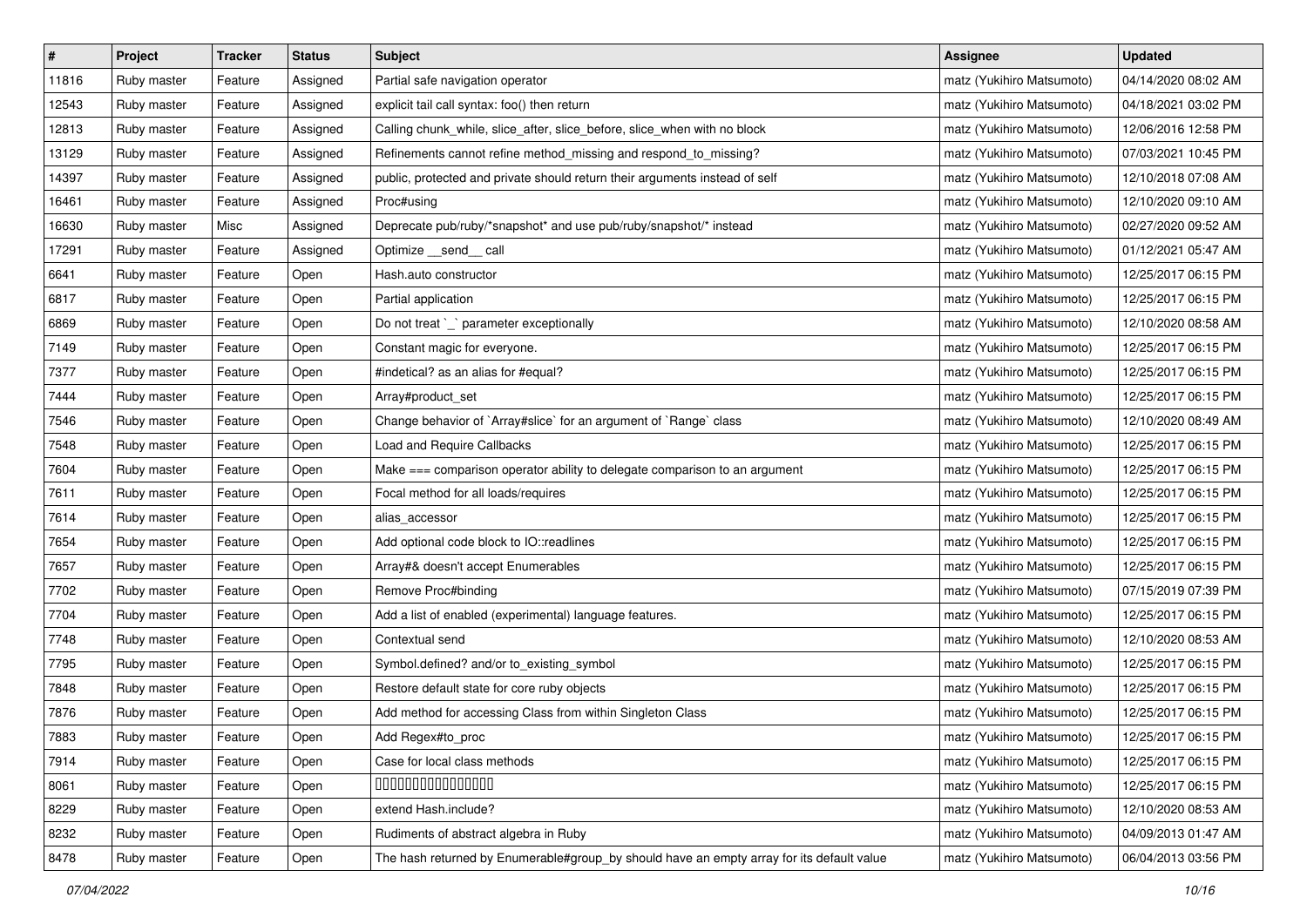| $\pmb{\#}$ | Project     | <b>Tracker</b> | <b>Status</b> | <b>Subject</b>                                                                        | <b>Assignee</b>           | <b>Updated</b>      |
|------------|-------------|----------------|---------------|---------------------------------------------------------------------------------------|---------------------------|---------------------|
| 8663       | Ruby master | Feature        | Open          | Officialy alias ArgumentError to ArgError                                             | matz (Yukihiro Matsumoto) | 08/09/2013 07:42 PM |
| 8804       | Ruby master | Feature        | Open          | ONCE syntax                                                                           | matz (Yukihiro Matsumoto) | 01/04/2020 08:26 PM |
| 9043       | Ruby master | Feature        | Open          | Add String#f method as shortcut for #freeze                                           | matz (Yukihiro Matsumoto) | 01/05/2018 09:00 PM |
| 9070       | Ruby master | Feature        | Open          | Introduce `---` as synonym of `end` keyword                                           | matz (Yukihiro Matsumoto) | 11/02/2013 03:23 AM |
| 9123       | Ruby master | Feature        | Open          | Make Numeric#nonzero? behavior consistent with Numeric#zero?                          | matz (Yukihiro Matsumoto) | 06/11/2019 12:55 PM |
| 9614       | Ruby master | Feature        | Open          | ordering of non-Hash items which use st_ internally                                   | matz (Yukihiro Matsumoto) | 01/05/2018 09:00 PM |
| 9704       | Ruby master | Feature        | Open          | Refinements as files instead of modules                                               | matz (Yukihiro Matsumoto) | 10/11/2016 06:36 PM |
| 10287      | Ruby master | Feature        | Open          | rename COLON3 to COLON2_HEAD.                                                         | matz (Yukihiro Matsumoto) | 07/27/2021 09:34 AM |
| 10404      | Ruby master | Feature        | Open          | Allow individual finalizers to be removed with ObjectSpace.undefine_finalizer         | matz (Yukihiro Matsumoto) | 10/20/2014 08:14 AM |
| 10489      | Ruby master | Feature        | Open          | Add inherit method for clearer and multiple inheritance                               | matz (Yukihiro Matsumoto) | 12/10/2020 08:53 AM |
| 10498      | Ruby master | Feature        | Open          | Make `loop` yield a counter                                                           | matz (Yukihiro Matsumoto) | 01/05/2018 09:01 PM |
| 10541      | Ruby master | Misc           | Open          | Remove shorthand string interpolation syntax                                          | matz (Yukihiro Matsumoto) | 10/08/2015 05:44 PM |
| 10549      | Ruby master | Feature        | Open          | Deprecate each_with_index and each_with_object in favor of with_index and with_object | matz (Yukihiro Matsumoto) | 07/27/2021 11:09 AM |
| 10574      | Ruby master | Feature        | Open          | Add String#Ichomp and String.Ichomp!                                                  | matz (Yukihiro Matsumoto) | 12/15/2014 04:34 PM |
| 11122      | Ruby master | Feature        | Open          | exception-free non-blocking Queue/SizedQueue operations                               | matz (Yukihiro Matsumoto) | 05/06/2015 08:53 PM |
| 11181      | Ruby master | Feature        | Open          | Add a line directive to Ruby                                                          | matz (Yukihiro Matsumoto) | 01/26/2016 02:04 AM |
| 11307      | Ruby master | Feature        | Open          | exception-free non-blocking Queue#pop                                                 | matz (Yukihiro Matsumoto) | 06/25/2015 11:06 PM |
| 11390      | Ruby master | Feature        | Open          | Allow symbols starting with numbers                                                   | matz (Yukihiro Matsumoto) | 08/14/2015 05:23 AM |
| 11517      | Ruby master | Feature        | Open          | Queue enhancement - conditional pop                                                   | matz (Yukihiro Matsumoto) | 09/17/2015 09:02 PM |
| 11518      | Ruby master | Feature        | Open          | Queue enhancement - promote! and promote_all!                                         | matz (Yukihiro Matsumoto) | 09/17/2015 08:40 PM |
| 11627      | Ruby master | Feature        | Open          | make `nonzero` an alias of `nonzero?`                                                 | matz (Yukihiro Matsumoto) | 12/23/2021 11:43 PM |
| 11735      | Ruby master | Feature        | Open          | Porting String#squish and String#squish! from Ruby on Rails' Active Support           | matz (Yukihiro Matsumoto) | 06/24/2016 08:02 AM |
| 11882      | Ruby master | Feature        | Open          | Map or NamedMap                                                                       | matz (Yukihiro Matsumoto) | 01/17/2021 01:31 PM |
| 12019      | Ruby master | Feature        | Open          | Better low-level support for writing concurrent libraries                             | matz (Yukihiro Matsumoto) | 12/23/2021 11:43 PM |
| 12244      | Ruby master | Feature        | Open          | Add a way to 'integer - integer % num'                                                | matz (Yukihiro Matsumoto) | 05/17/2016 06:05 AM |
| 12306      | Ruby master | Feature        | Open          | Implement String #blank? #present? and improve #strip and family to handle unicode    | matz (Yukihiro Matsumoto) | 07/22/2018 10:55 PM |
| 14128      | Ruby master | Feature        | Open          | Introduce Hash#delete default value                                                   | matz (Yukihiro Matsumoto) | 11/25/2017 04:41 PM |
| 14546      | Ruby master | Feature        | Open          | Hash#delete!                                                                          | matz (Yukihiro Matsumoto) | 05/30/2018 08:24 PM |
| 14609      | Ruby master | Feature        | Open          | Let `Kernel#p` without an argument print the receiver                                 | matz (Yukihiro Matsumoto) | 02/08/2020 08:43 PM |
| 14724      | Ruby master | Feature        | Open          | chains of inequalities                                                                | matz (Yukihiro Matsumoto) | 05/19/2018 01:06 AM |
| 14760      | Ruby master | Misc           | Open          | cross-thread IO#close semantics                                                       | matz (Yukihiro Matsumoto) | 05/17/2018 08:21 AM |
| 14927      | Ruby master | Feature        | Open          | Loading multiple files at once                                                        | matz (Yukihiro Matsumoto) | 09/18/2018 12:38 AM |
| 14982      | Ruby master | Feature        | Open          | Improve namespace system in ruby to avoiding top-level names chaos                    | matz (Yukihiro Matsumoto) | 12/31/2021 05:39 PM |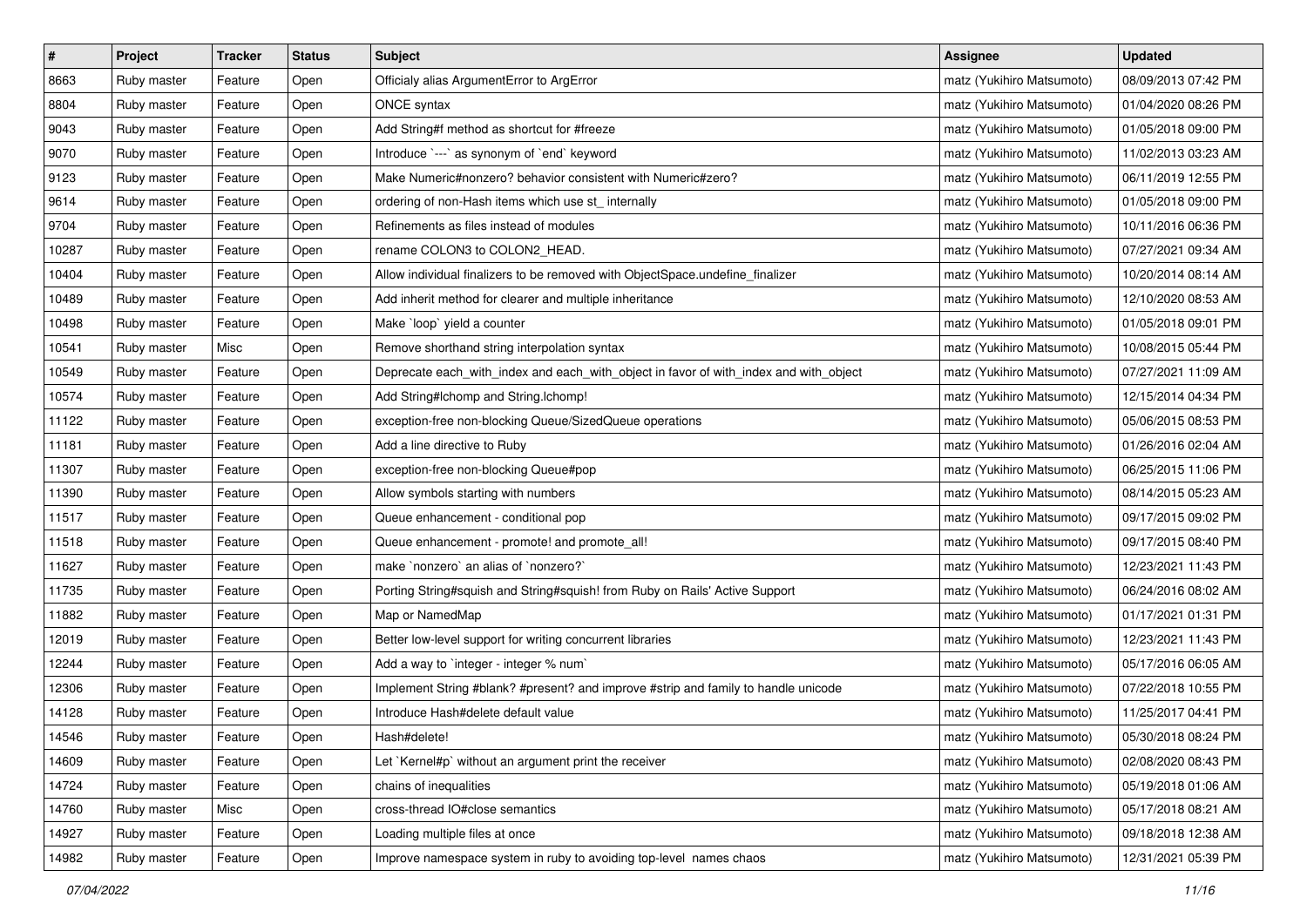| $\vert$ # | Project     | Tracker    | <b>Status</b> | <b>Subject</b>                                                                     | <b>Assignee</b>                         | <b>Updated</b>      |
|-----------|-------------|------------|---------------|------------------------------------------------------------------------------------|-----------------------------------------|---------------------|
| 15112     | Ruby master | Feature    | Open          | Introducing the short form of `STDERR.puts expr.inspect`.                          | matz (Yukihiro Matsumoto)               | 10/12/2018 02:02 AM |
| 15192     | Ruby master | Feature    | Open          | Introduce a new "shortcut assigning" syntax to convenient setup instance variables | matz (Yukihiro Matsumoto)               | 12/14/2021 06:42 PM |
| 15277     | Ruby master | Feature    | Open          | at exec                                                                            | matz (Yukihiro Matsumoto)               | 05/25/2020 01:09 AM |
| 15330     | Ruby master | Feature    | Open          | autoload_relative                                                                  | matz (Yukihiro Matsumoto)               | 06/19/2022 11:25 PM |
| 15445     | Ruby master | Feature    | Open          | Reject '.123' in Float() method                                                    | matz (Yukihiro Matsumoto)               | 01/10/2019 07:59 AM |
| 15764     | Ruby master | Bug        | Open          | Whitespace and control characters should not be permitted in tokens                | matz (Yukihiro Matsumoto)               | 04/22/2019 07:48 AM |
| 15837     | Ruby master | Feature    | Open          | Module#name_components                                                             | matz (Yukihiro Matsumoto)               | 05/08/2019 10:29 AM |
| 15991     | Ruby master | Feature    | Open          | Allow questionmarks in variable names                                              | matz (Yukihiro Matsumoto)               | 07/30/2019 03:57 AM |
| 16495     | Ruby master | Feature    | Open          | Inconsistent quotes in error messages                                              | matz (Yukihiro Matsumoto)               | 06/15/2022 04:21 PM |
| 16894     | Ruby master | Feature    | Open          | Integer division for Ruby 3                                                        | matz (Yukihiro Matsumoto)               | 05/18/2020 03:41 PM |
| 16986     | Ruby master | Feature    | Open          | Anonymous Struct literal                                                           | matz (Yukihiro Matsumoto)               | 01/15/2022 04:57 PM |
| 16992     | Ruby master | Feature    | Open          | Sets: officially ordered                                                           | matz (Yukihiro Matsumoto)               | 09/03/2020 02:08 PM |
| 17184     | Ruby master | Feature    | Open          | No stdlib function to perform simple string replacement                            | matz (Yukihiro Matsumoto)               | 02/23/2021 09:27 PM |
| 17279     | Ruby master | Feature    | Open          | Allow a negative step in Range#step with a block                                   | matz (Yukihiro Matsumoto)               | 10/22/2020 02:23 AM |
| 17288     | Ruby master | Feature    | Open          | Optimize _send_ call with a literal method name                                    | matz (Yukihiro Matsumoto)               | 10/30/2020 12:17 AM |
| 17785     | Ruby master | Feature    | Open          | Allow named parameters to be keywords                                              | matz (Yukihiro Matsumoto)               | 12/17/2021 06:10 PM |
| 17830     | Ruby master | Feature    | Open          | Add Integer#previous and Integer#prev                                              | matz (Yukihiro Matsumoto)               | 04/27/2021 11:35 PM |
| 17849     | Ruby master | Feature    | Open          | Fix Timeout.timeout so that it can be used in threaded Web servers                 | matz (Yukihiro Matsumoto)               | 04/10/2022 06:26 AM |
| 18159     | Ruby master | Feature    | Open          | Integrate functionality of dead_end gem into Ruby                                  | matz (Yukihiro Matsumoto)               | 06/17/2022 02:06 PM |
| 18439     | Ruby master | Feature    | Open          | Support YJIT for VC++                                                              | maximecb (Maxime<br>Chevalier-Boisvert) | 01/10/2022 11:29 PM |
| 5133      | Ruby master | Feature    | Assigned      | Array#unzip as an alias of Array#transpose                                         | mrkn (Kenta Murata)                     | 12/25/2017 06:15 PM |
| 5179      | Ruby master | Bug        | Assigned      | Complex#rationalize and to_r with approximate zeros                                | mrkn (Kenta Murata)                     | 01/17/2020 03:00 AM |
| 5310      | Ruby master | Feature    | Assigned      | Integral objects                                                                   | mrkn (Kenta Murata)                     | 12/25/2017 06:15 PM |
| 6857      | Ruby master | Feature    | Assigned      | bigdecimal/math BigMath.E/BigMath.exp R. P. Feynman inspired optimization          | mrkn (Kenta Murata)                     | 12/25/2017 06:15 PM |
| 6973      | Ruby master | Feature    | Assigned      | Add an #integral? method to Numeric to test for whole-number values                | mrkn (Kenta Murata)                     | 12/25/2017 06:15 PM |
| 7321      | Ruby master | Feature    | Assigned      | Newton.#nsolve 00 2 0000000000                                                     | mrkn (Kenta Murata)                     | 12/25/2017 06:15 PM |
| 8295      | Ruby master | Feature    | Assigned      | Float I Rational IIIIIIIIIIIIIIIIIII BigDecimal IIIIIIIIII                         | mrkn (Kenta Murata)                     | 12/25/2017 06:15 PM |
| 10782     | Ruby master | Feature    | Assigned      | Patch: Add constants for BigDecimal for ZERO, ONE, TEN                             | mrkn (Kenta Murata)                     | 05/21/2015 08:13 AM |
| 14476     | Ruby master | Feature    | Assigned      | Adding same_all? for checking whether all items in an Array are same               | mrkn (Kenta Murata)                     | 08/28/2020 01:10 PM |
| 16350     | Ruby master | Feature    | Assigned      | ArithmeticSequence#member? can result in infinite loop                             | mrkn (Kenta Murata)                     | 05/29/2020 10:26 PM |
| 17339     | Ruby master | Feature    | Assigned      | Semantic grouping with BigDecimal#to_s                                             | mrkn (Kenta Murata)                     | 12/20/2021 12:39 PM |
| 18677     | Ruby master | <b>Bug</b> | Assigned      | BigDecimal#power (**) returns FloatDomainError when passing an infinite parameter  | mrkn (Kenta Murata)                     | 04/20/2022 02:04 AM |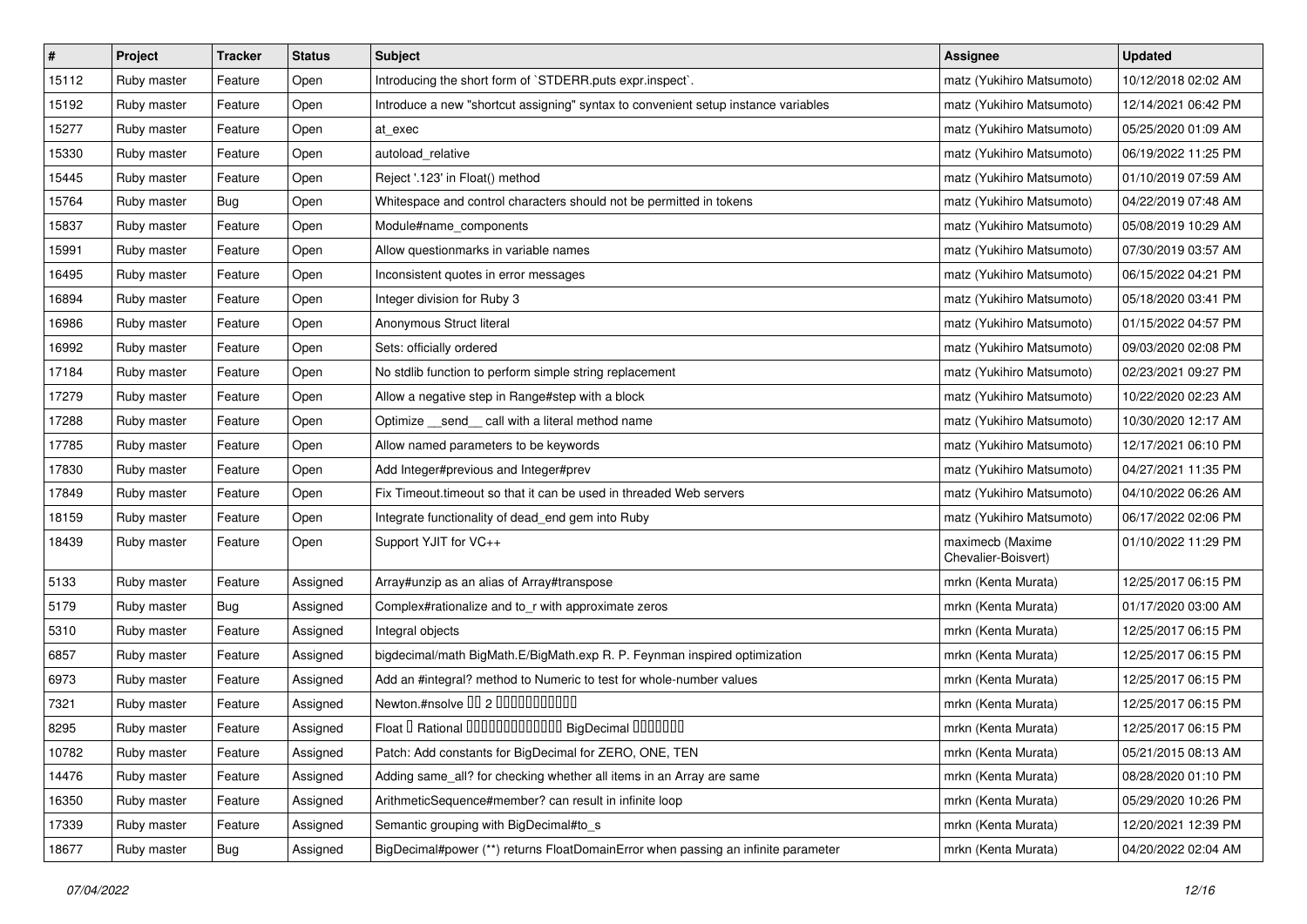| $\pmb{\#}$ | Project     | <b>Tracker</b> | <b>Status</b> | Subject                                                                                                      | <b>Assignee</b>         | <b>Updated</b>      |
|------------|-------------|----------------|---------------|--------------------------------------------------------------------------------------------------------------|-------------------------|---------------------|
| 5654       | Ruby master | Feature        | Assigned      | Introduce global lock to avoid concurrent require                                                            | nahi (Hiroshi Nakamura) | 12/25/2017 06:15 PM |
| 5461       | Ruby master | Feature        | Assigned      | Add pipelining to Net::HTTP                                                                                  | naruse (Yui NARUSE)     | 12/25/2017 06:15 PM |
| 5764       | Ruby master | Feature        | Assigned      | Net::HTTP should assume HTTP/0.9 on unexpected responses                                                     | naruse (Yui NARUSE)     | 07/15/2019 05:06 PM |
| 6265       | Ruby master | Feature        | Assigned      | Remove 'useless' 'concatenation' syntax                                                                      | naruse (Yui NARUSE)     | 08/10/2016 02:36 AM |
| 9020       | Ruby master | Feature        | Assigned      | Net::HTTPResponse predicate/query methods                                                                    | naruse (Yui NARUSE)     | 12/25/2017 06:15 PM |
| 11526      | Ruby master | Bug            | Assigned      | Streaming HTTP requests are not idempotent and should not be retried                                         | naruse (Yui NARUSE)     | 07/01/2019 09:16 PM |
| 13221      | Ruby master | Feature        | Assigned      | [PATCH] gems/bundled_gems: add "curses" RubyGem                                                              | naruse (Yui NARUSE)     | 09/25/2017 06:32 PM |
| 17111      | Ruby master | Feature        | Assigned      | Improve performance of Net::HTTPHeader#set_form by 40%                                                       | naruse (Yui NARUSE)     | 08/10/2020 05:36 AM |
| 17638      | Ruby master | Feature        | Assigned      | Support backtracing with the libbacktrace library                                                            | naruse (Yui NARUSE)     | 03/05/2021 03:40 PM |
| 18371      | Ruby master | Misc           | Assigned      | Release branches (release information in general)                                                            | naruse (Yui NARUSE)     | 03/23/2022 10:32 PM |
| 7892       | Ruby master | Bug            | Open          | MIME encoding bug of NKF.nkf                                                                                 | naruse (Yui NARUSE)     | 12/25/2017 06:15 PM |
| 10628      | Ruby master | Misc           | Open          | Peformance of URI module                                                                                     | naruse (Yui NARUSE)     | 12/26/2014 04:08 PM |
| 15007      | Ruby master | Misc           | Open          | Let all Init_xxx and extension APIs frequently called from init code paths be considered cold                | naruse (Yui NARUSE)     | 12/06/2018 11:05 AM |
| 15931      | Ruby master | Feature        | Open          | encoding for CESU-8                                                                                          | naruse (Yui NARUSE)     | 12/20/2019 05:42 AM |
| 15940      | Ruby master | Feature        | Open          | Coerce symbols internal fstrings in UTF8 rather than ASCII to better share memory with string literals       | naruse (Yui NARUSE)     | 07/30/2019 04:17 AM |
| 16559      | Ruby master | Feature        | Open          | Net::HTTP#request injects "Connection: close" header if #started? is false, wasting HTTP server<br>resources | naruse (Yui NARUSE)     | 05/28/2020 07:37 PM |
| 2324       | Ruby master | Feature        | Assigned      | Dir instance methods for relative path                                                                       | nobu (Nobuyoshi Nakada) | 12/25/2017 05:58 PM |
| 4924       | Ruby master | Feature        | Assigned      | mkmf have_header fails with C++ headers                                                                      | nobu (Nobuyoshi Nakada) | 12/25/2017 06:15 PM |
| 5317       | Ruby master | Bug            | Assigned      |                                                                                                              | nobu (Nobuyoshi Nakada) | 01/05/2018 09:00 PM |
| 6012       | Ruby master | Feature        | Assigned      | Proc#source_location also return the column                                                                  | nobu (Nobuyoshi Nakada) | 02/12/2019 07:49 AM |
| 6360       | Ruby master | Bug            | Assigned      | Debug information build even without requesting it                                                           | nobu (Nobuyoshi Nakada) | 01/05/2018 09:00 PM |
| 6769       | Ruby master | Feature        | Assigned      | rbinstall.rb: install both src and batch files separetely                                                    | nobu (Nobuyoshi Nakada) | 10/30/2015 12:38 PM |
| 7394       | Ruby master | Feature        | Assigned      | Enumerable#find ifnone parameter could be non-callable                                                       | nobu (Nobuyoshi Nakada) | 02/10/2021 09:32 AM |
| 7532       | Ruby master | Feature        | Assigned      | Hardcoded compiler location                                                                                  | nobu (Nobuyoshi Nakada) | 12/25/2017 06:15 PM |
| 7964       | Ruby master | Bug            | Assigned      | Writing an ASCII-8BIT String to a StringIO created from a UTF-8 String                                       | nobu (Nobuyoshi Nakada) | 01/05/2018 09:00 PM |
| 8299       | Ruby master | <b>Bug</b>     | Assigned      | Minor error in float parsing                                                                                 | nobu (Nobuyoshi Nakada) | 12/30/2019 03:00 AM |
| 8460       | Ruby master | Feature        | Assigned      | PATCH: optparse: add keep_unknown option                                                                     | nobu (Nobuyoshi Nakada) | 05/27/2021 10:07 PM |
| 8959       | Ruby master | Feature        | Assigned      | Allow top level prepend                                                                                      | nobu (Nobuyoshi Nakada) | 10/16/2013 03:22 AM |
| 9010       | Ruby master | Bug            | Assigned      | /configure --prefix= cannot handle directories with spaces                                                   | nobu (Nobuyoshi Nakada) | 04/26/2021 10:38 PM |
| 9955       | Ruby master | <b>Bug</b>     | Assigned      | issue building dll on mingw, library not found                                                               | nobu (Nobuyoshi Nakada) | 01/05/2018 09:00 PM |
| 12436      | Ruby master | <b>Bug</b>     | Assigned      | newline argument of File.open seems not respected on Windows                                                 | nobu (Nobuyoshi Nakada) | 10/25/2021 09:07 AM |
| 12473      | Ruby master | Bug            | Assigned      | Test failure on fedora with TestTimeExtension#test_huge_precision                                            | nobu (Nobuyoshi Nakada) | 04/28/2017 01:45 PM |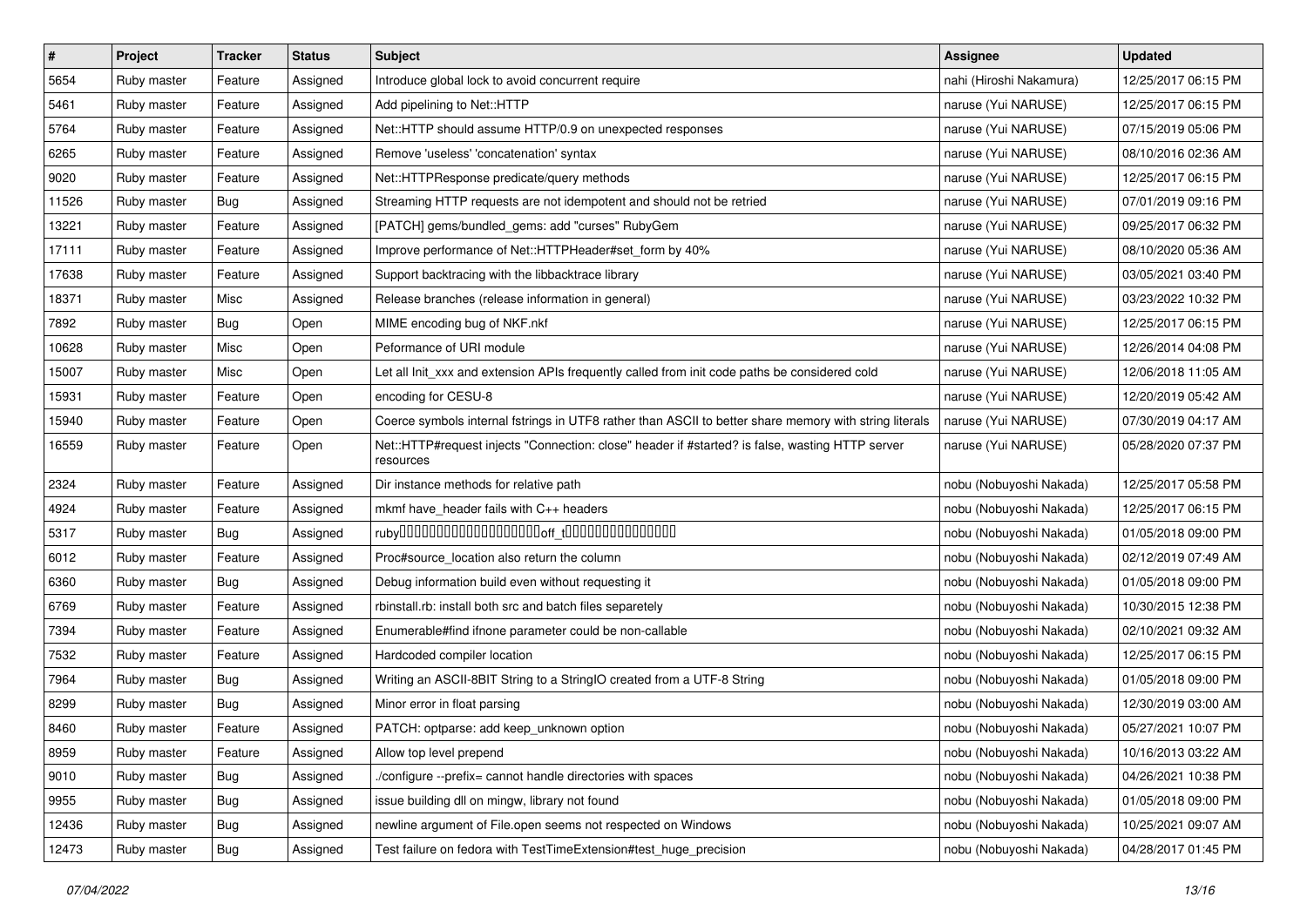| #     | Project     | <b>Tracker</b> | <b>Status</b> | Subject                                                                                                                                | Assignee                 | <b>Updated</b>      |
|-------|-------------|----------------|---------------|----------------------------------------------------------------------------------------------------------------------------------------|--------------------------|---------------------|
| 12725 | Ruby master | Bug            | Assigned      | Trying to use ./miniruby before it exists                                                                                              | nobu (Nobuyoshi Nakada)  | 04/28/2017 01:45 PM |
| 13269 | Ruby master | Bug            | Assigned      | test/readline/test readline.rb and mingw                                                                                               | nobu (Nobuyoshi Nakada)  | 03/13/2017 08:56 AM |
| 13298 | Ruby master | Bug            | Assigned      | mingw SEGV TestEnumerable#test_callcc                                                                                                  | nobu (Nobuyoshi Nakada)  | 06/04/2021 03:41 AM |
| 13516 | Ruby master | Feature        | Assigned      | Improve the text of the circular require warning                                                                                       | nobu (Nobuyoshi Nakada)  | 08/31/2017 05:49 AM |
| 13577 | Ruby master | Feature        | Assigned      | Digest.file accidentally receives File object but uses file path                                                                       | nobu (Nobuyoshi Nakada)  | 05/20/2017 06:50 PM |
| 14543 | Ruby master | <b>Bug</b>     | Assigned      | 'make commit' show error of 'common-srcs'                                                                                              | nobu (Nobuyoshi Nakada)  | 06/02/2018 04:17 AM |
| 15806 | Ruby master | Misc           | Assigned      | Explicitly initialise encodings on init to remove branches on encoding lookup                                                          | nobu (Nobuyoshi Nakada)  | 08/29/2019 04:29 AM |
| 16025 | Ruby master | Misc           | Assigned      | 'st_check_for_sizeof_st_index_t' declared as array with a negative size (emscripten)                                                   | nobu (Nobuyoshi Nakada)  | 07/30/2019 11:20 AM |
| 16497 | Ruby master | Bug            | Assigned      | StringIO#internal_encoding is broken (more severely in 2.7)                                                                            | nobu (Nobuyoshi Nakada)  | 10/26/2021 04:31 PM |
| 16747 | Ruby master | Misc           | Assigned      | Repository reorganization request                                                                                                      | nobu (Nobuyoshi Nakada)  | 05/22/2020 01:30 PM |
| 16836 | Ruby master | Bug            | Assigned      | configure-time LDFLAGS leak into ruby pkg-config file                                                                                  | nobu (Nobuyoshi Nakada)  | 08/14/2021 09:10 AM |
| 17578 | Ruby master | Bug            | Assigned      | mkmf experimental C++ Support                                                                                                          | nobu (Nobuyoshi Nakada)  | 01/27/2021 03:51 AM |
| 17662 | Ruby master | Misc           | Assigned      | The heredoc pattern used in tests does not syntax highlight correctly in many editors                                                  | nobu (Nobuyoshi Nakada)  | 06/30/2021 12:54 PM |
| 7745  | Ruby master | Feature        | Open          | lib/observer.rb: Observers are compared by identity                                                                                    | nobu (Nobuyoshi Nakada)  | 12/25/2017 06:15 PM |
| 7840  | Ruby master | Bug            | Open          | -Wdeclaration-after-statement is valid for C/ObjC but not for C++                                                                      | nobu (Nobuyoshi Nakada)  | 06/02/2020 04:41 PM |
| 8270  | Ruby master | Feature        | Open          | Ruby should build without thread support (aka minix)                                                                                   | nobu (Nobuyoshi Nakada)  | 12/10/2020 08:53 AM |
| 8449  | Ruby master | Feature        | Open          | Array#ary_plus always returns an array                                                                                                 | nobu (Nobuyoshi Nakada)  | 06/02/2013 04:23 PM |
| 10416 | Ruby master | Bug            | Open          | Create mechanism for updating of Unicode data files downstreams when we want                                                           | nobu (Nobuyoshi Nakada)  | 10/08/2021 06:40 AM |
| 11670 | Ruby master | Feature        | Open          | Show warning to make nested def obsolete                                                                                               | nobu (Nobuyoshi Nakada)  | 11/09/2015 07:40 AM |
| 12064 | Ruby master | Feature        | Open          | Make creation of enc/unicode/casefold.h automatic again                                                                                | nobu (Nobuyoshi Nakada)  | 02/12/2016 06:13 AM |
| 13378 | Ruby master | Feature        | Open          | Eliminate 4 of 8 syscalls when requiring file by absolute path                                                                         | nobu (Nobuyoshi Nakada)  | 06/16/2017 07:57 AM |
| 14692 | Ruby master | Misc           | Open          | Question: Ruby stdlib's Option Parser                                                                                                  | nobu (Nobuyoshi Nakada)  | 04/22/2018 05:53 AM |
| 14971 | Ruby master | Bug            | Open          | error: implicit declaration of function 'rb_vm_call0                                                                                   | nobu (Nobuyoshi Nakada)  | 09/06/2018 03:53 AM |
| 15305 | Ruby master | Feature        | Open          | [PATCH] include/ruby/ruby.h (RB_ALLOCV*): remove GC guard                                                                              | nobu (Nobuyoshi Nakada)  | 07/27/2021 11:39 AM |
| 16291 | Ruby master | Feature        | Open          | Introduce support for resize in rb_ary_freeze and prefer internal use of rb_ary_freeze and<br>rb_str_freeze for String and Array types | nobu (Nobuyoshi Nakada)  | 12/25/2020 02:43 AM |
| 16978 | Ruby master | Feature        | Open          | Ruby should not use realpath for FILE                                                                                                  | nobu (Nobuyoshi Nakada)  | 04/01/2022 11:30 AM |
| 18623 | Ruby master | Bug            | Open          | `make runnable` does not work                                                                                                          | nobu (Nobuyoshi Nakada)  | 03/16/2022 01:28 AM |
| 13721 | Ruby master | Feature        | Assigned      | [PATCH] net/imap: dedupe attr keys in Net::IMAP::FetchData                                                                             | normalperson (Eric Wong) | 07/27/2017 09:51 AM |
| 14901 | Ruby master | Feature        | Assigned      | [PATCH] do not block SIGCHLD in normal Ruby Threads                                                                                    | normalperson (Eric Wong) | 07/19/2021 05:23 AM |
| 10328 | Ruby master | Feature        | Open          | [PATCH] make OPT_SUPPORT_JOKE a proper VM option                                                                                       | normalperson (Eric Wong) | 01/05/2018 09:01 PM |
| 11299 | Ruby master | Feature        | Open          | [PATCH] use Array instead of custom struct for generic ivars                                                                           | normalperson (Eric Wong) | 06/24/2015 12:38 AM |
| 15072 | Ruby master | <b>Bug</b>     | Open          | thread.c:4356:5: error: implicit declaration of function 'ubf_list_atfork'                                                             | normalperson (Eric Wong) | 09/20/2018 03:32 AM |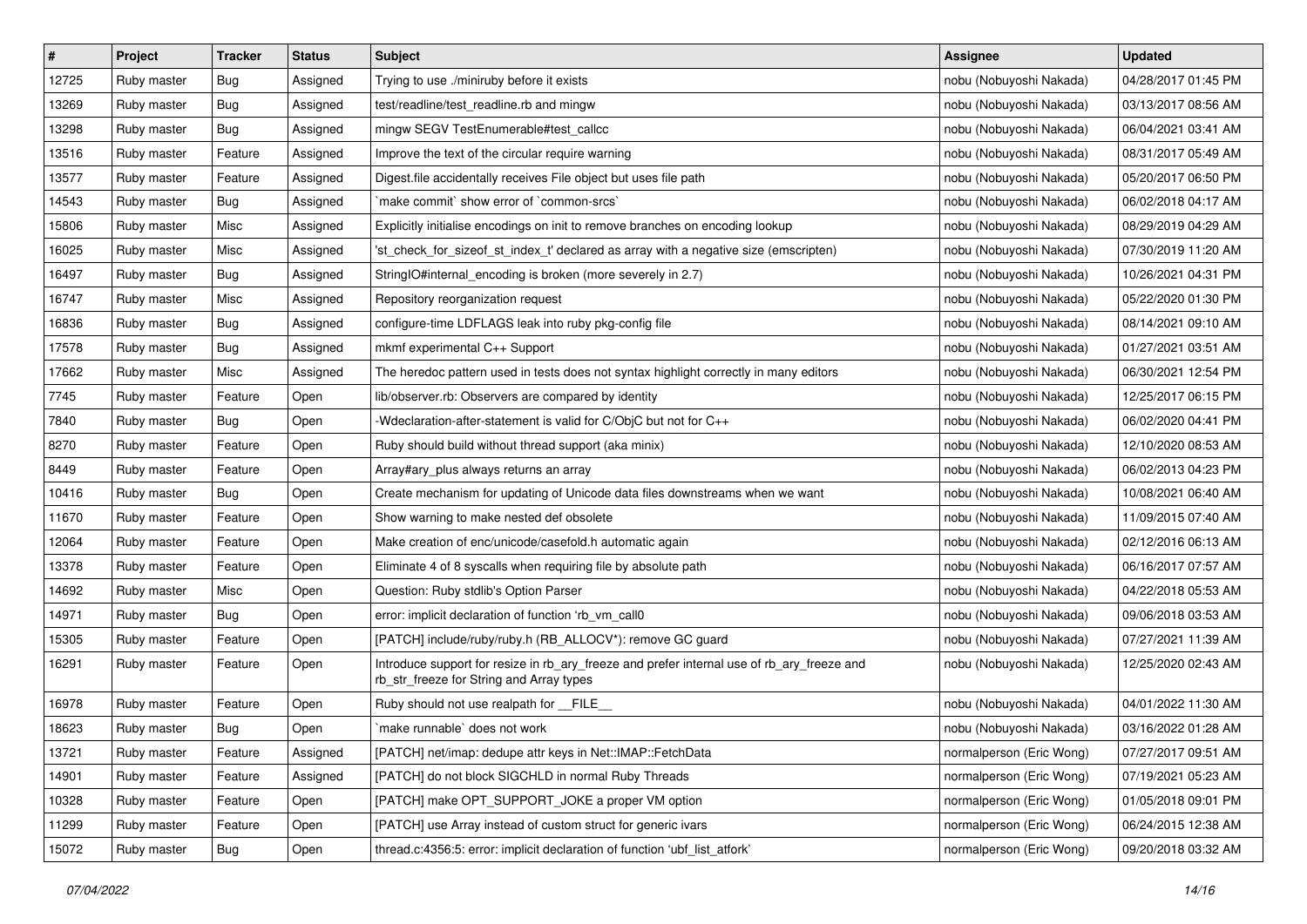| $\sharp$ | Project     | Tracker    | <b>Status</b> | <b>Subject</b>                                                                | <b>Assignee</b>                       | <b>Updated</b>      |
|----------|-------------|------------|---------------|-------------------------------------------------------------------------------|---------------------------------------|---------------------|
| 18727    | Ruby master | Bug        | Assigned      | Make failed on x86_64-cygwin (LoadError)                                      | peterzhu2118 (Peter Zhu)              | 04/16/2022 05:15 AM |
| 16805    | Ruby master | Misc       | Assigned      | Coroutine's license is unclear                                                | ReiOdaira (Rei Odaira)                | 07/01/2021 10:09 PM |
| 8126     | Ruby master | Feature    | Assigned      | OpenSSL::SSL::SSLSocket does not define #recv and #send messages              | rhenium (Kazuki Yamaguchi)            | 08/08/2019 11:05 PM |
| 12354    | Ruby master | Feature    | Assigned      | PKey::EC Can't output public key pem when private key exists                  | rhenium (Kazuki Yamaguchi)            | 07/24/2019 10:57 PM |
| 12582    | Ruby master | <b>Bug</b> | Assigned      | OpenSSL Authenticated Encryption should check for tag length                  | rhenium (Kazuki Yamaguchi)            | 04/28/2017 01:45 PM |
| 18658    | Ruby master | Bug        | Open          | Need openssl 3 support for Ubuntu 22.04 (Ruby 2.7.x and 3.0.x)                | rhenium (Kazuki Yamaguchi)            | 05/30/2022 08:06 PM |
| 5434     | Ruby master | Feature    | Assigned      | Allow per-class whitelisting of methods safe to expose through DRb            | seki (Masatoshi Seki)                 | 12/25/2017 06:15 PM |
| 13864    | Ruby master | Bug        | Assigned      | Rinda multicast test failures due to missing default route                    | seki (Masatoshi Seki)                 | 08/17/2021 07:16 AM |
| 14412    | Ruby master | Feature    | Assigned      | DRb UNIX on local machine: add support for getpeereid()                       | seki (Masatoshi Seki)                 | 01/28/2018 12:51 PM |
| 12281    | Ruby master | Feature    | Assigned      | Allow lexically scoped use of refinements with `using {}` block syntax        | shugo (Shugo Maeda)                   | 06/13/2016 07:44 AM |
| 6682     | Ruby master | Feature    | Assigned      | Add a method to return an instance attached by a singleton class              | shyouhei (Shyouhei Urabe)             | 12/25/2017 06:15 PM |
| 17289    | Ruby master | Bug        | Assigned      | Time#strftime occurs Segmentation Fault on ruby-2.7.2p137                     | shyouhei (Shyouhei Urabe)             | 11/05/2020 07:57 AM |
| 17376    | Ruby master | Misc       | Assigned      | Reduce number of GitHub Actions                                               | shyouhei (Shyouhei Urabe)             | 12/10/2020 11:50 AM |
| 18726    | Ruby master | Misc       | Open          | CI Error on c99 and c2x                                                       | shyouhei (Shyouhei Urabe)             | 04/19/2022 09:05 AM |
| 9115     | Ruby master | Bug        | Assigned      | Logger traps all exceptions; breaks Timeout                                   | sonots (Naotoshi Seo)                 | 08/20/2019 12:47 PM |
| 11955    | Ruby master | Feature    | Assigned      | Expose Object that Receives logs in Logger                                    | sonots (Naotoshi Seo)                 | 11/09/2017 11:35 AM |
| 13622    | Ruby master | Misc       | Assigned      | Documentation missing                                                         | stomar (Marcus Stollsteimer)          | 06/03/2017 07:27 AM |
| 5334     | Ruby master | Bug        | Assigned      | Segmentation fault in InternetExplorer IServiceProvider interface             | suke (Masaki Suketa)                  | 12/30/2019 03:00 AM |
| 6613     | Ruby master | Feature    | Assigned      | VT_RECORD, IRecordInfo Support in WIN32OLE                                    | suke (Masaki Suketa)                  | 12/25/2017 06:15 PM |
| 15239    | Ruby master | Feature    | Assigned      | [patch] test-spec win32ole                                                    | suke (Masaki Suketa)                  | 12/29/2019 01:04 PM |
| 9590     | Ruby master | Feature    | Open          | introduce st_foreach_update and st_foreach_update_check for performance.      | tarui (Masaya Tarui)                  | 01/05/2018 09:00 PM |
| 7488     | Ruby master | Feature    | Assigned      | Receiving object_id in object creation probes                                 | tenderlovemaking (Aaron<br>Patterson) | 12/25/2017 06:15 PM |
| 7518     | Ruby master | Feature    | Assigned      | Fiddle::Pointer#to_str and Fiddle::Pointer#to_int should be removed           | tenderlovemaking (Aaron<br>Patterson) | 08/15/2013 04:56 AM |
| 7788     | Ruby master | Feature    | Open          | YAML Tag Schema Support                                                       | tenderlovemaking (Aaron<br>Patterson) | 12/25/2017 06:15 PM |
| 10038    | Ruby master | Feature    | Assigned      | Extend ObjectSpace.dump to expose buffer addresses for String and Array       | tmm1 (Aman Karmani)                   | 01/05/2018 09:01 PM |
| 11292    | Ruby master | Feature    | Open          | objspace: Dump type of special consts                                         | tmm1 (Aman Karmani)                   | 06/22/2015 04:22 AM |
| 11599    | Ruby master | Feature    | Open          | Dump entries of hash in ObjectSpace                                           | tmm1 (Aman Karmani)                   | 11/24/2015 05:52 PM |
| 12653    | Ruby master | Feature    | Assigned      | Use wide WinAPI for rb_w32_getcwd                                             | usa (Usaku NAKAMURA)                  | 09/12/2016 06:35 AM |
| 11142    | Ruby master | Bug        | Open          | Command line argument parser on windows handles double quotes inconsistently. | usa (Usaku NAKAMURA)                  | 05/12/2015 04:09 PM |
| 15166    | Ruby master | Feature    | Assigned      | 2.5 times faster implementation than current gcd implmentation                | watson1978 (Shizuo Fujita)            | 04/26/2019 09:12 PM |
| 4831     | Ruby master | Feature    | Assigned      | Integer#prime_factors                                                         | yugui (Yuki Sonoda)                   | 01/23/2018 08:09 AM |